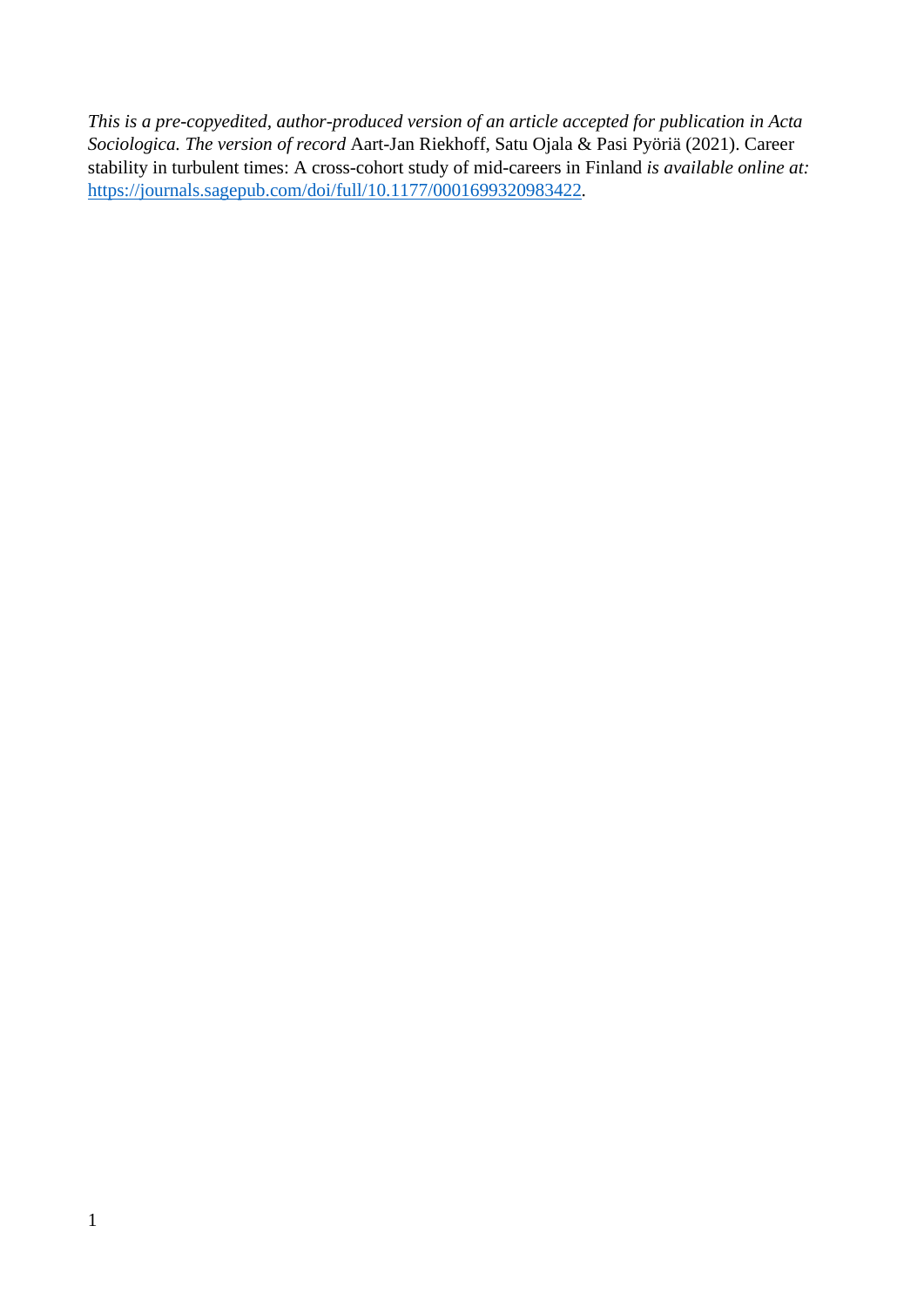# **Career stability in turbulent times: A cross-cohort study of mid-careers in Finland**

## **Aart-Jan Riekhoff**,

Position: Senior researcher, Finnish Centre for Pensions Postal address: 00065 Eläketurvakeskus, Finland Telephone: +358 29 411 2361 Email: [arie.riekhoff@etk.fi](mailto:arie.riekhoff@etk.fi)

## **Satu Ojala**

Position: University lecturer, Faculty of Social Sciences, Tampere University Postal address: Faculty of Social Sciences, 33014 Tampere University, Finland Phone number: +358 50 318 6176 Email address: [satu.ojala@tuni.fi](mailto:satu.ojala@tuni.fi)

## **Pasi Pyöriä**

Position: Senior lecturer, Faculty of Social Sciences, Tampere University Postal address: Faculty of Social Sciences, 33014 Tampere University, Finland Phone number: +358 50 318 6188 Email address: [pasi.pyoria@tuni.fi](mailto:pasi.pyoria@tuni.fi)

## **Author biographical notes:**

Aart-Jan Riekhoff obtained a PhD in social policy from the University of Tampere in 2018. Currently he works as a senior researcher at the Finnish Centre for Pensions. His research focuses on employment, retirement, and social inequalities across the life course.

Satu Ojala is a university lecturer in social policy at Tampere University. She is specialised in the studies of working conditions and employment careers over time, applying representative time series and register-based data.

Pasi Pyöriä is a senior lecturer in sociology at Tampere University who focuses on working life and labour market studies. His research interests include job quality and working conditions, precarious work, work careers, telework, and knowledge work.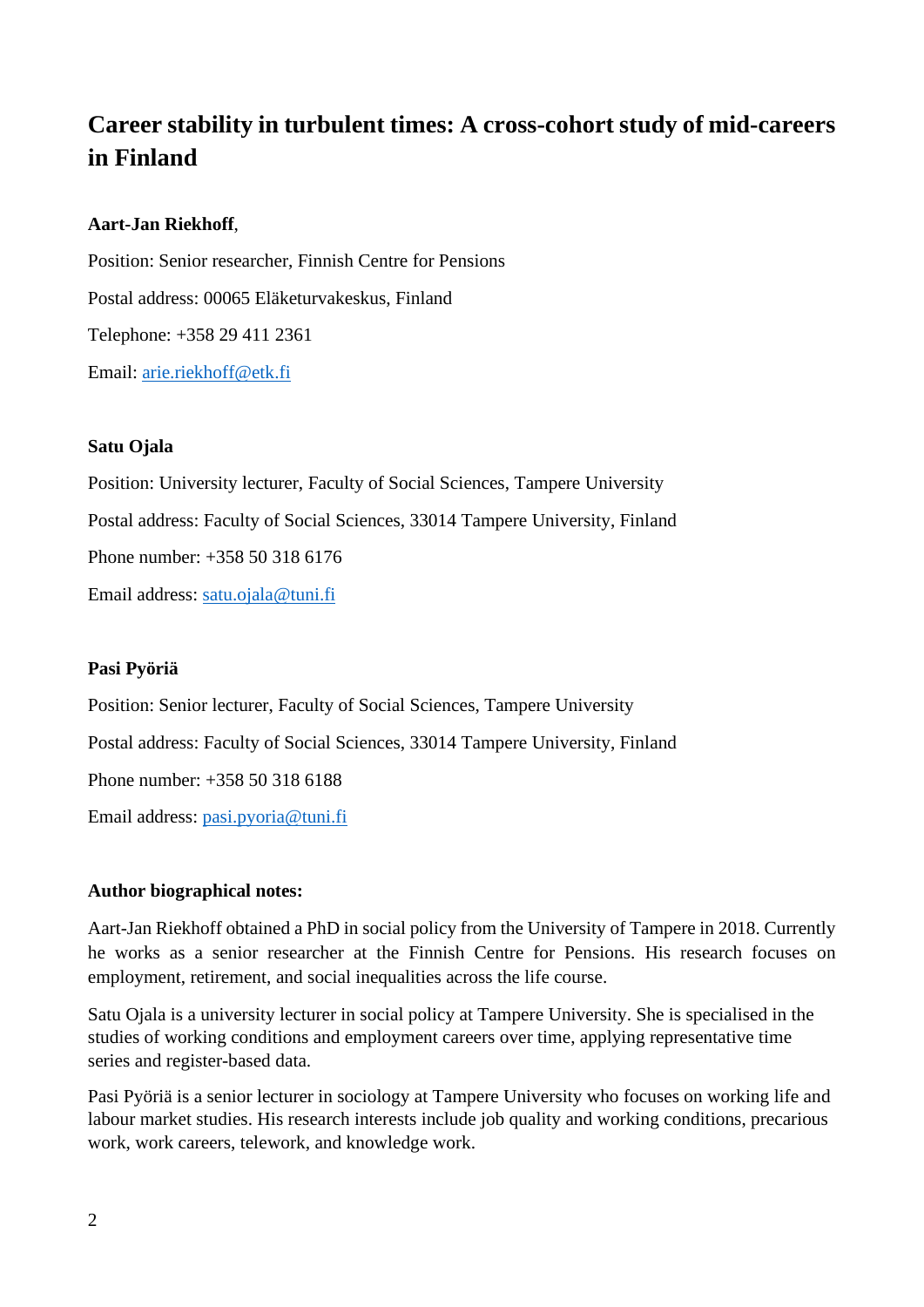# **Career stability in turbulent times: A cross-cohort study of mid-careers in Finland**

#### **Abstract**

In this article, we investigate whether the mid-career stability of Finnish men and women has changed for the birth cohorts 1958 to 1972, and, if so, what the driving forces are behind such changes. We analyse career stability during a 15-year period following the age of 30 using 'career turbulence' indicators. To identify the impact of cyclical and structural changes in the labour market, we analyse the association between initial employment status and sector with subsequent career stability. We distinguish between sectors that are exposed to a greater or lesser extent to global competition, those that are characterised by goods production or service provision, and those that are part of the market or non-market sector. In a series of OLS regression and regression decomposition analyses, we also control for the impact of education, regional unemployment, and family-formation processes. The results show little change in mid-career stability across cohorts. Stability increased somewhat when only including transitions between employment and nonemployment, whereas slight destabilisation was observed when accounting for changes between jobs. The findings indicate that the small changes in stability across cohorts were mostly driven by structural changes in the labour market, albeit with different mechanisms for men and women.

#### **Keywords**

career sequences, career stability, cross-cohort changes, linked employer-employee data, regression decomposition, Finland

Word count: 7 990 (main text, references and endnotes)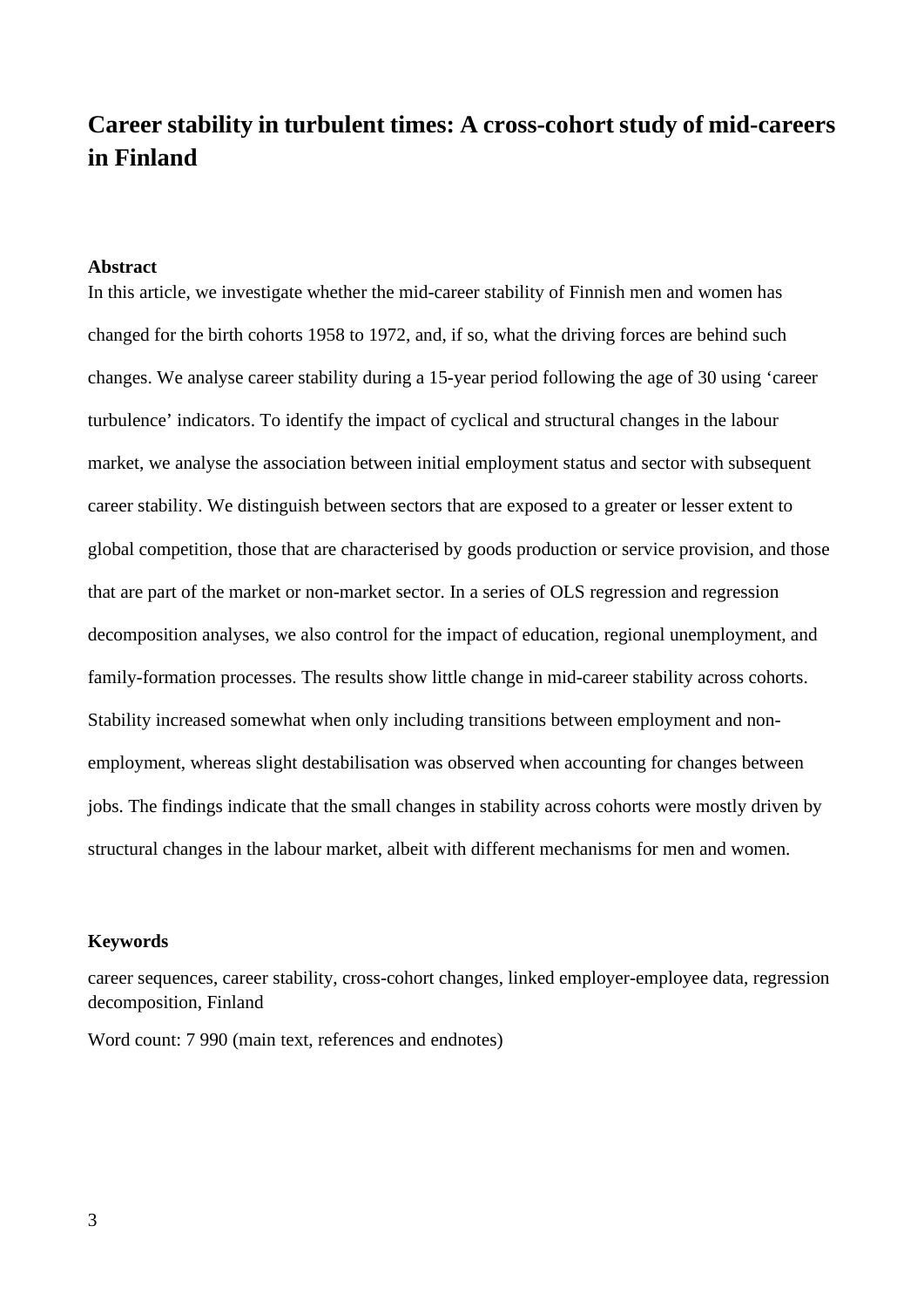## **Introduction**

It is often argued that the standard employment relationship – full-time and life-time employment with a single employer – is giving way to contingent employment. Increasing numbers of wage and salary earners are running the risk of discontinuous and fragmented careers (Potter, 2015). They change jobs and occupations or move in and out of paid work more often than before. This means growing volatility, heterogeneity, and unpredictability in career trajectories. The usual suspects behind the career destabilisation hypothesis are forces that restructure the labour market: global competition, technological development, deindustrialisation, business cycle fluctuations, and labour market deregulation (Fenton and Dermott, 2006; Jarvis and Song, 2017; Struffolino and Raitano, 2020).

However, empirical evidence for the career destabilisation hypothesis is lacking or at best inconclusive (Biemann et al., 2011; Hollister, 2011; Jarvis and Song, 2017; Schellenberg et al., 2016; Van Winkle and Fasang, 2017). Little is still known about the mechanisms behind the destabilisation hypothesis: whereas careers may destabilise for some, there might be simultaneous increases in career stability for others (Riekhoff, 2018; Struffolino and Raitano, 2020). Changes in career stability may occur because of shifts in activity between different parts of the economy or because certain parts of the economy change in ways that lead to greater or lesser stability.

As the jury is still out on whether career destabilisation is taking place, for whom, and if so, what the mechanisms are behind it, this study aims to revisit these questions using Finland as a case in point. We investigate changes in mid-career stability across the 1958–1972 cohorts and how an individual's characteristics at age 30 are associated with career stability during a 15-year follow-up. We focus on the impact of employment status at 30, divided into being unemployed, being a student or being employed in four broad types of sectors that reflect a relative vulnerability to the macroprocesses of globalisation, deindustrialisation, marketisation, and economic downturn. Additionally, we control for individual education levels and the family formation process as well as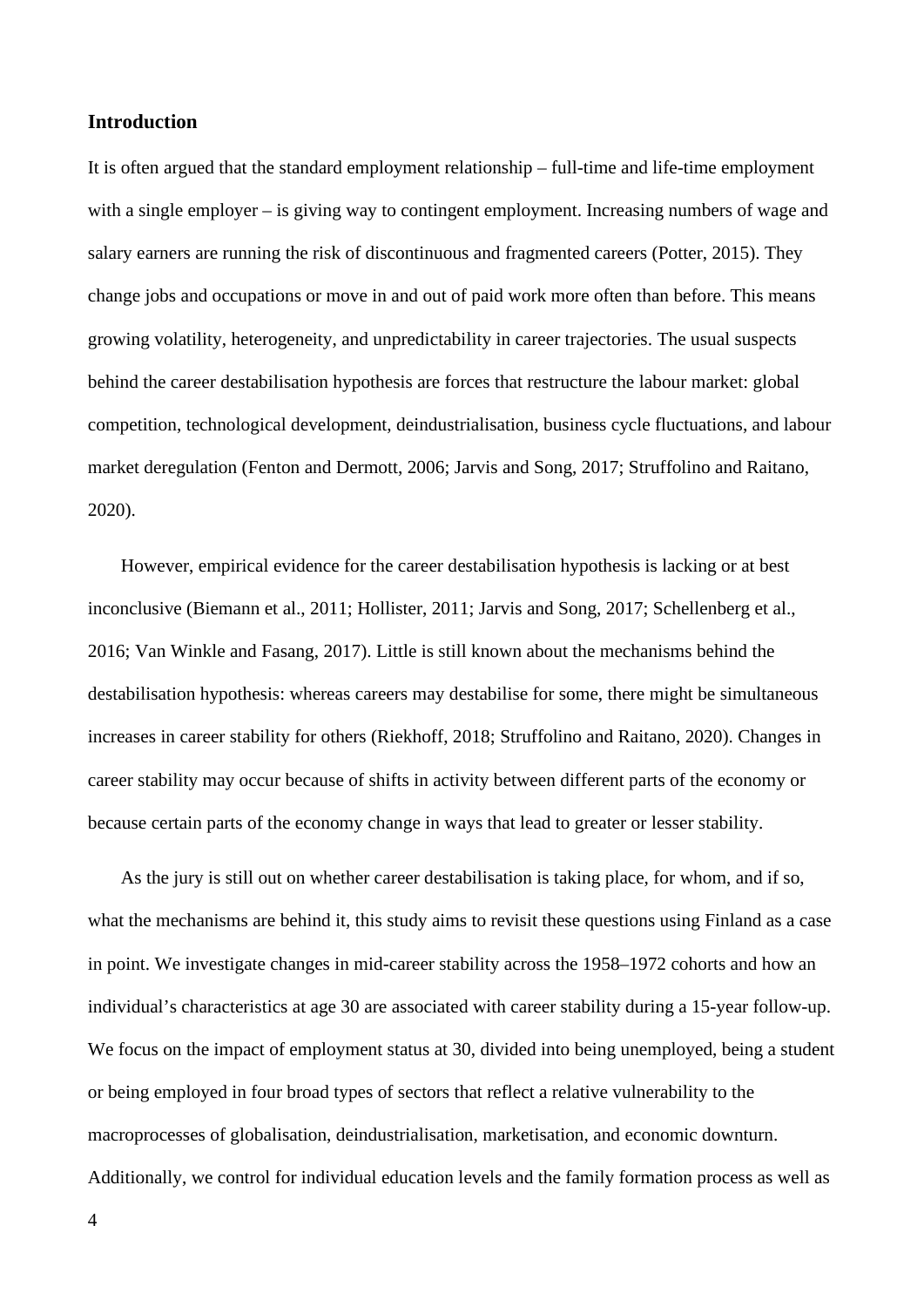regional economic differences. With the use of regression decomposition, we analyse whether changes in career stability between cohorts can be attributed to a changing composition of the study population or because their careers became inherently more or less stable due to observable or unobservable factors.

Finland makes an interesting case for studying changes in career stability, as it represents rapid modernisation and flexible adaptation to economic and technological change (Pyöriä, 2006). In Europe, Finland was a latecomer in shifting from an agrarian to an industrialised society. When the oldest cohorts of our study entered the labour market in the late 1980s, the economy boomed, and the Finnish welfare state had expanded to one of the most encompassing in Europe. In the early 1990s the country slipped into a banking crisis and recession. Social expenditure was cut severely, while the labour market was somewhat liberalised. The recovery that followed was equally dramatic – due in large part to the country's newly emergent technology sector. Again in 2008–2009, Finland faced the global financial crisis, abruptly ending a long period of strong economic growth, reflecting once more a small open economy's vulnerability to international shocks.

Finland also offers an important illustration of the mechanisms behind career destabilisation from a gender perspective. Whereas female labour market participation has been almost on a par with men's participation rates since the 1980s, occupational segregation is higher than in many European countries and continues to lead to different labour market outcomes for men and women (European Commission, 2009; Grönlund et al., 2017; Lahtinen et al., 2020). Moreover, when compared to the situation for men, younger Finnish women's careers are more often interrupted for longer periods of time due to childbearing and care leaves, leading to considerably different outcomes in further careers (Kuitto et al., 2019). A low-rate cash-for-childcare system until the child is three years old serves as an incentive for mothers to interrupt their careers for longer time, especially among those in a weaker labour market position before motherhood.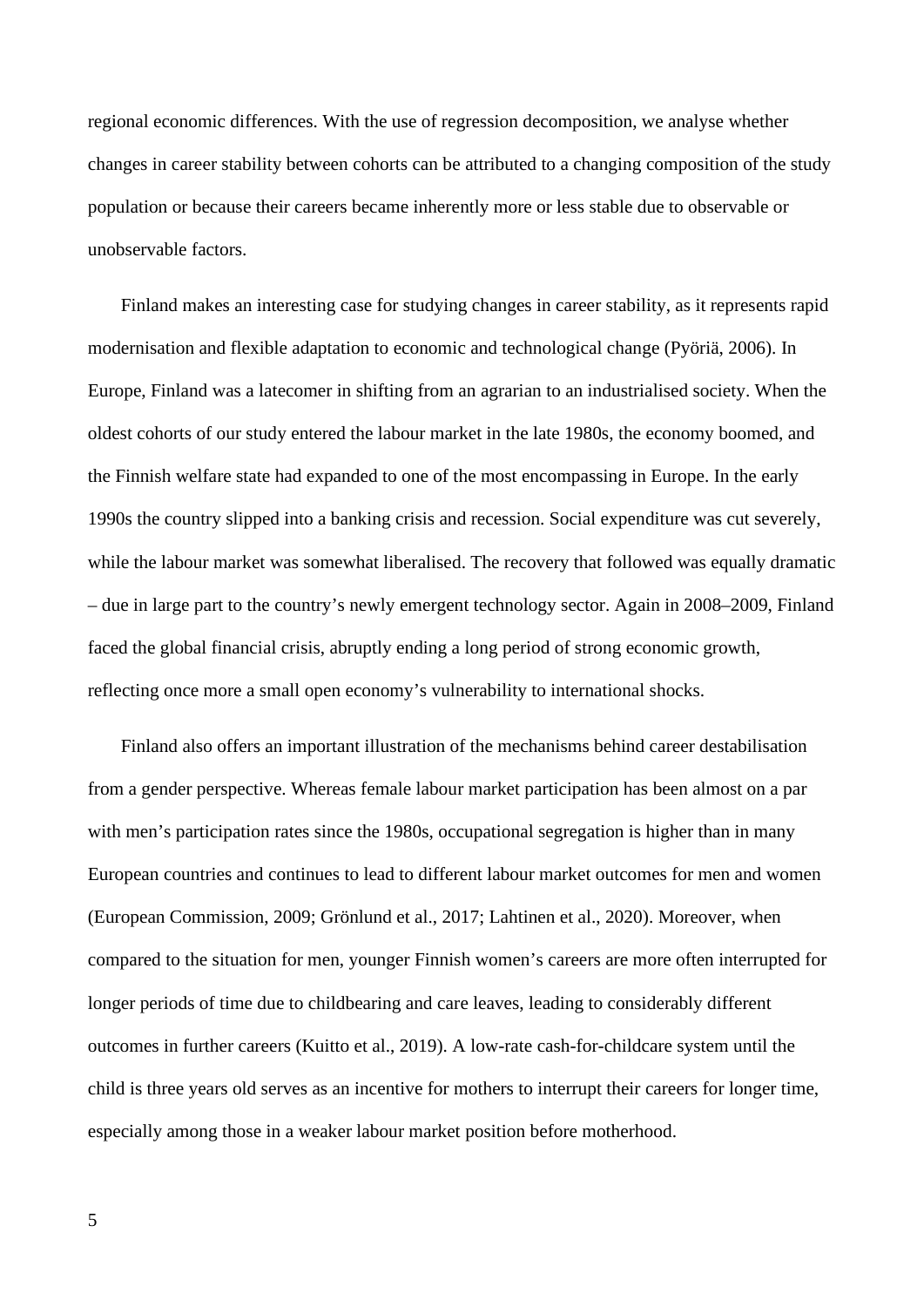Previous studies mainly concentrate on stability in early careers and school-to-work transitions (e.g. Brzinsky-Fay and Solga, 2016; Scherer, 2005) or late careers (e.g. Riekhoff, 2018; Fasang, 2012), whereas much less attention has been paid to mid-careers. The years between ages 30 and 45 are a crucial time for family formation (Aisenbrey et al., 2009; Aisenbrey and Fasang, 2017) and mark a period when workers become attached to the labour market while seeking promotional opportunities or new career alternatives (Manzoni et al., 2014; Schellenberg et al., 2016; Virtanen et al., 2011). Moreover, events in mid-careers are likely to have a lasting impact on later working life, retirement, and well-being in older age.

## **Theoretical background**

## *How do careers destabilise? Concepts and measures*

Brückner and Mayer (2005) draw the distinction between the de-standardisation and differentiation of life courses. Whereas the term de-standardisation refers to increasing heterogeneity of life courses between individuals, differentiation refers to an increasing number of distinct stages across the individual lifetime. Differentiation is a process of increasing complexity in the life course, leading to greater instability and unpredictability (Riekhoff, 2018). During the last decade, lifecourse research has increasingly used longitudinal measures of life-course complexity, as they offer a way to move away from single labour market transitions and to focus on studying holistic trajectories (Pelletier et al., 2020).

We equate destabilisation of careers with the differentiation of employment life courses. The complexity of careers can depend on the transitions between labour market statuses (e.g. employment, unemployment and inactivity) and changes between jobs. Although the term 'destabilisation' usually has negative connotations, Biemann et al. (2011) argued that the complexity or stability of careers provides no information about the quality and direction of (the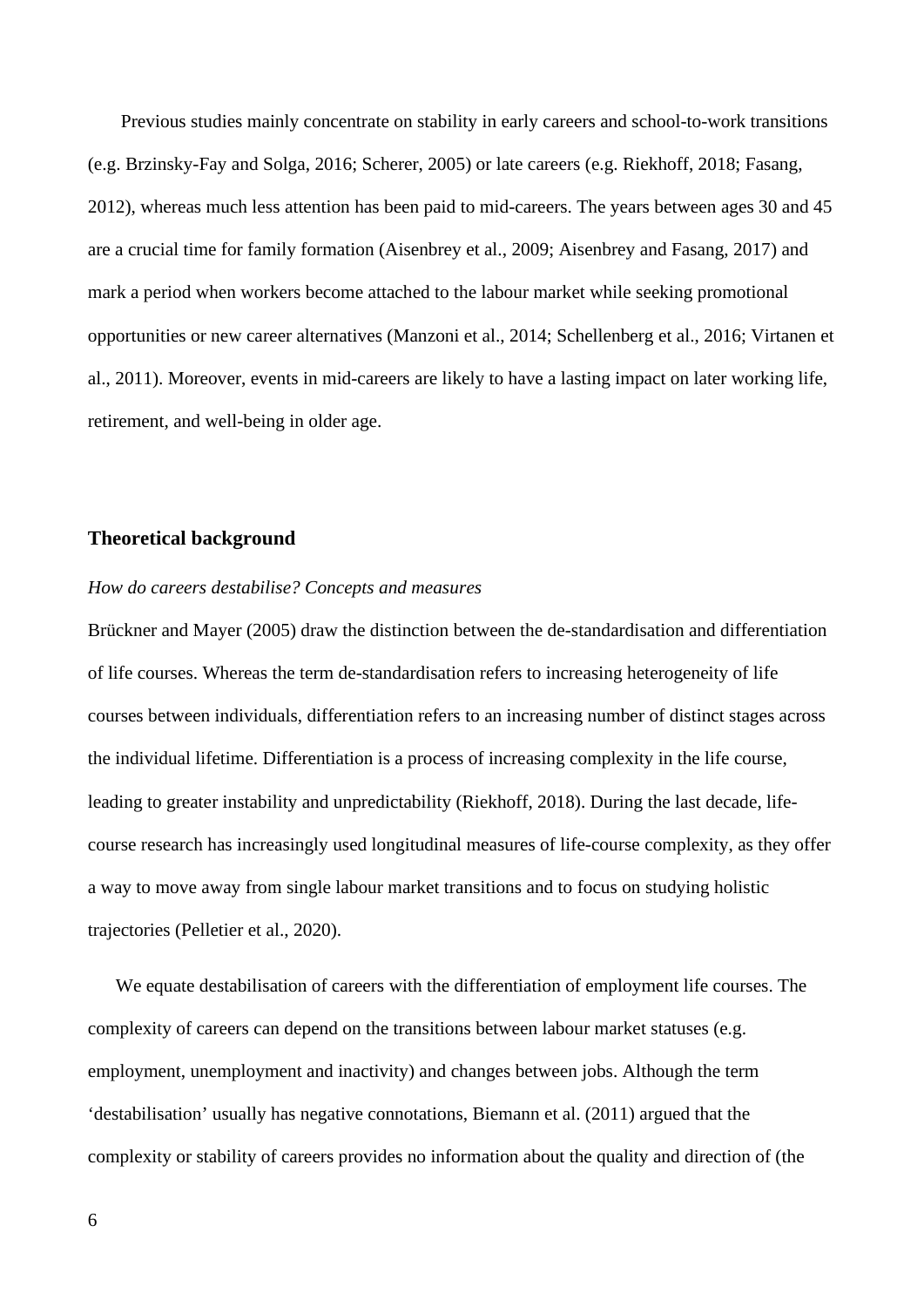lack of) transitions (p. 1659). Career stability can provide predictability and security, but not if one is stuck in a 'bad job' (Kalleberg, 2011). Career instability can indicate job insecurity as well as both downward and upward mobility in the labour market. In our study, we concentrate on destabilisation as the deviance of the norm of continuous employment with a single employer.

Studies on changes in career stability across time or cohorts have found little or no change, although results differ depending on the country, period, and age brackets that are under scrutiny as well as operationalisation of the career complexity measures (Biemann et al., 2011; Struffolino and Raitano, 2020; Van Winkle and Fasang, 2017; Widmer and Ritschard, 2009). Still, little is known about the forces behind changes in career stability. First, when studying changes across time, it is often unclear whether they result from variation between cohorts or periods. For example, careers can become more stable because across *cohorts* due to educational expansion reducing the risks of career breaks and leading to better matches in the labour market (Jarvis and Song, 2017, p. 569). However, during certain *periods*, industrial restructuring or labour market deregulation can increase the risk of unemployment and have a destabilising effect. Biemann et al. (2011, p. 1642) suggest that cohorts and periods can have counteracting effects.

Second, and related to cohort and period effects, it is often unclear *how* career stability changes. Career stability is usually averaged over the entire population. It can change when the size of certain groups with particularly high or low levels of career changes. For example, when the higher educated experience lower career complexity, educational expansion leads to a decline in career instability in the total population. It is also possible that career complexity changes inherently, either for the whole population or for specific groups. For example, when unemployment increases, the careers of especially those groups that are more vulnerable to unemployment might destabilise.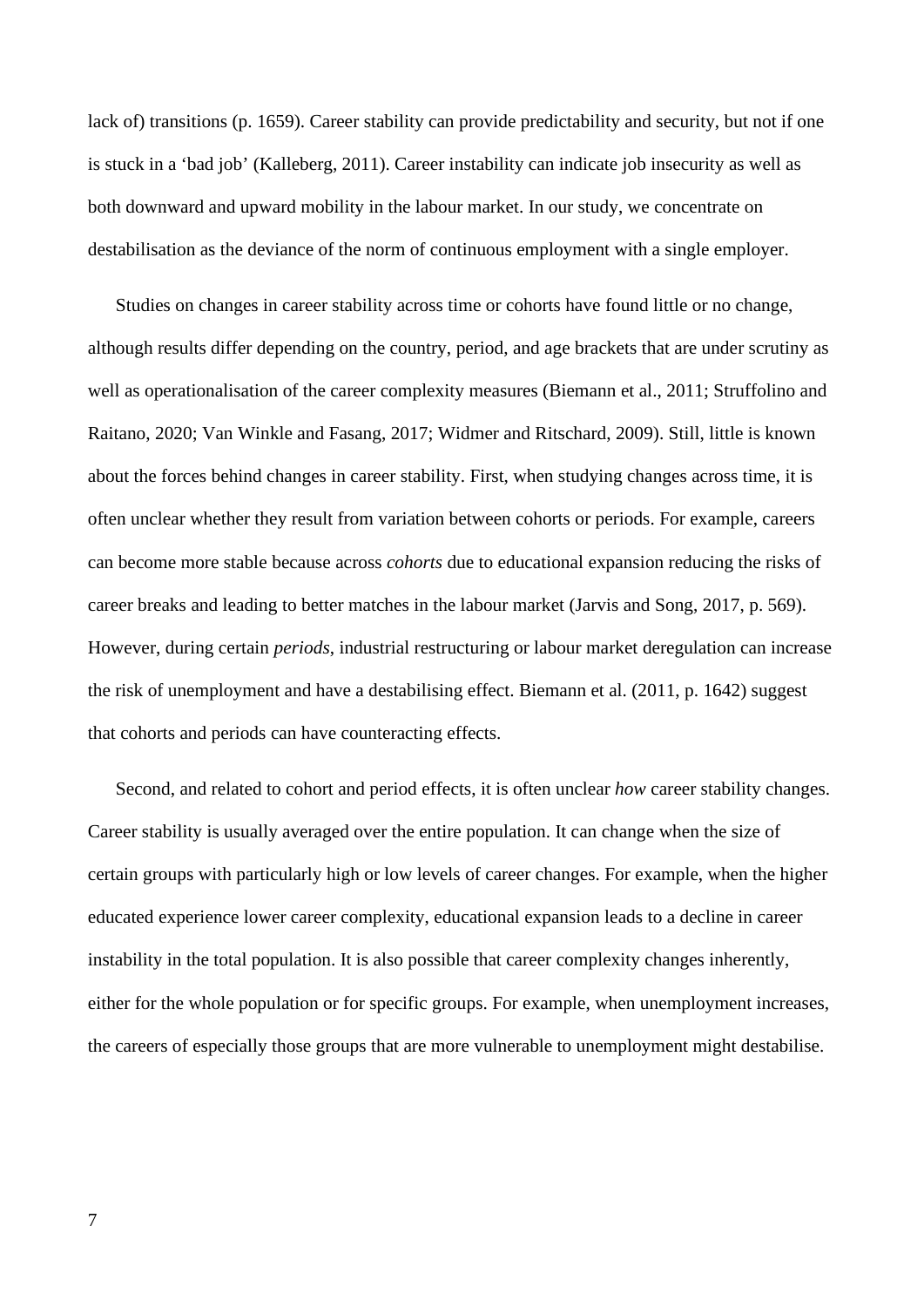#### *What destabilises careers?*

Careers are often expected to destabilise due to the macroprocesses of globalisation, deindustrialisation, and economic shocks. Economic globalisation has increased pressure on governments to deregulate the labour market (Buchholz et al., 2008; Rubery et al., 2016). This leads to employment relations being terminated more easily, thus forcing workers to seek out new jobs more frequently. Technological automation and deindustrialisation (a shift from manufacturing to services) has halted the predominance of (especially men's) life-long careers in industrial production. It has given rise to both low-level service-sector jobs that are often temporary or peripheral by nature (Kalleberg, 2011). Finally, the deregulation of product and labour markets has increased workers' volatility in the face of economic fluctuations, making the impact of economic shocks potentially deeper and the scarring effects of career disruptions more sustained (Buchholz et al., 2008; López-Andreu and Rubery, 2018).

These are not forces of nature and do not lead to destabilisation of careers everywhere. There are differences by country due to variation in institutions (Mayer, 2005). Möhring (2016) identified various employment life-course regimes in Europe ranging from lowly standardised, gendered, and segmented career trajectories in Greece and Spain to flexibly standardised careers in the Nordic countries that combine continuous careers in full-time employment with frequent changes between labour market statuses. Labour market institutions play an important role. Van Winkle and Fasang (2017) found little change in career complexity across time, but substantial variation between countries, which can be largely attributed to differences in unemployment benefit generosity and employment protection legislation. This also implies that when labour market institutions are reformed, this may lead to changes in career stability. Struffolino and Raitano (2020) found increases in career complexity following labour market deregulation in Italy.

Whereas national labour market institutions can provide protection against external pressures, some workers are arguably more vulnerable to career destabilisation than others. This is because not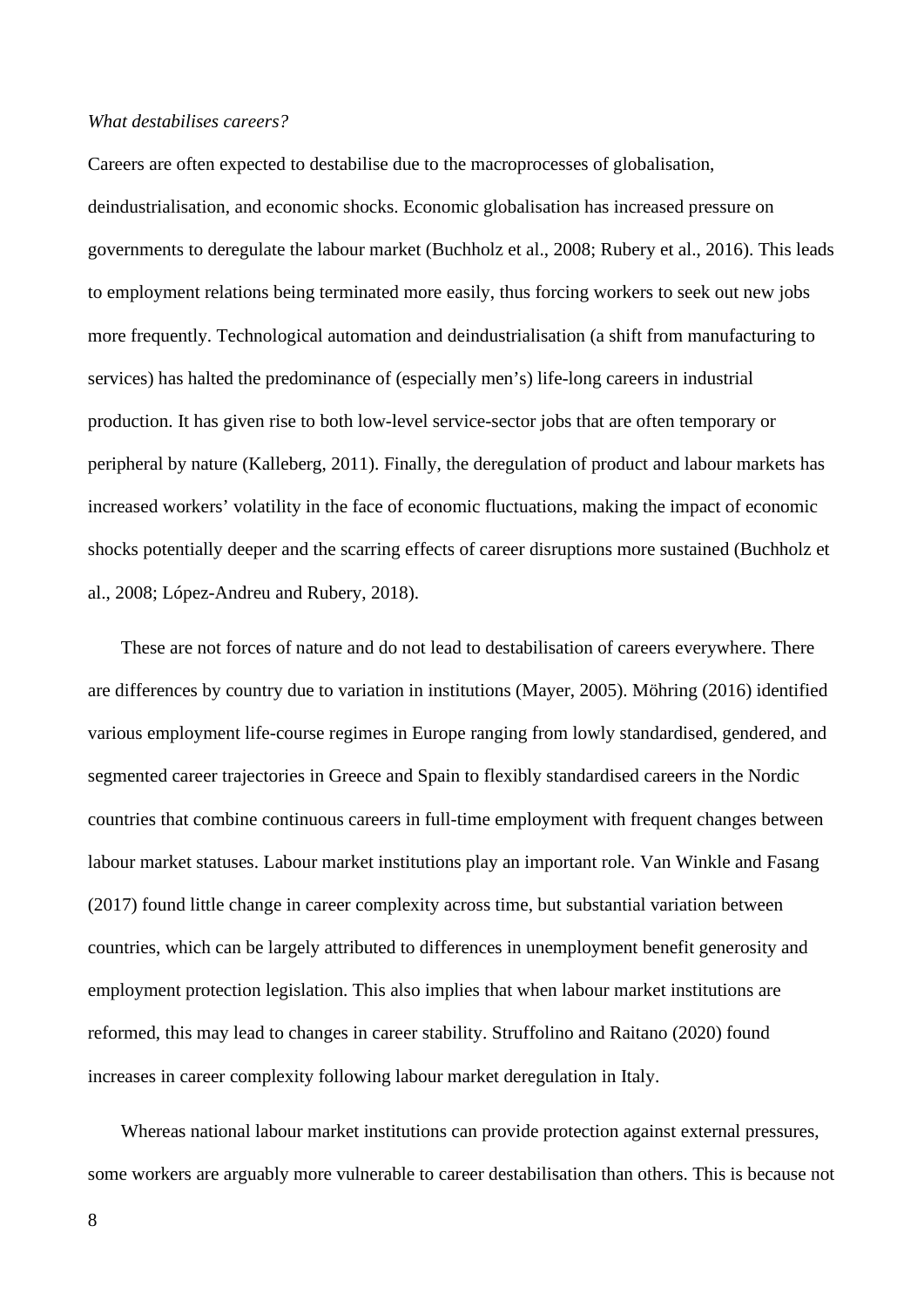all parts of the economy are equally exposed to globalisation, deindustrialisation, and economic shocks. For Germany, Biemann et al. (2011) tested whether between the 1950s and 2000s careers destabilised at a faster rate in economic sectors that were more exposed to globalisation and experience faster growth. They found no relation between the sector's exposure to globalisation and career destabilisation but found that careers were more complex in both particularly low- and highgrowth sectors. Differentiating between sectors of tradeable goods and services on the one hand and non-tradeable services on the other, Eliasson and Hansson (2016) pointed out that in Sweden, workers in sectors more open to globalisation were more vulnerable to unemployment. A sector that is typically shielded from career destabilisation is the public sector (Biemann et al., 2012).

Economic recession can have contradictory effects on career stability. On the one hand, it can increase the risk of career interruptions due to unemployment and stimulate more frequent changes in jobs to avoid unemployment. Rokkanen and Uusitalo (2010) found that in Finland job stability decreased during the recession years of the early 1990s. On the other hand, average job tenure can increase during a recession, especially due to the loss of short-tenured jobs (Bachmann and Felder, 2018). If fewer jobs are available and job switching seems riskier, workers will be more inclined to stay with their current employer.

#### *Gender differences in career destabilisation*

Career destabilisation might follow different patterns among men and women. In most countries, women have on average higher early- and mid-career complexity than men (Biemann et al., 2011; Van Winkle and Fasang, 2017; Widmer and Ritschard, 2009). This is to a large extent due to family formation processes: women are more likely to have longer career breaks due to childbearing and caring while men stay in the labour market to provide for their families (Kuitto et al., 2019). These breaks might affect women's chances of job mobility in their career long after parental leave (Aisenbrey et al., 2009; Evertsson et al., 2016).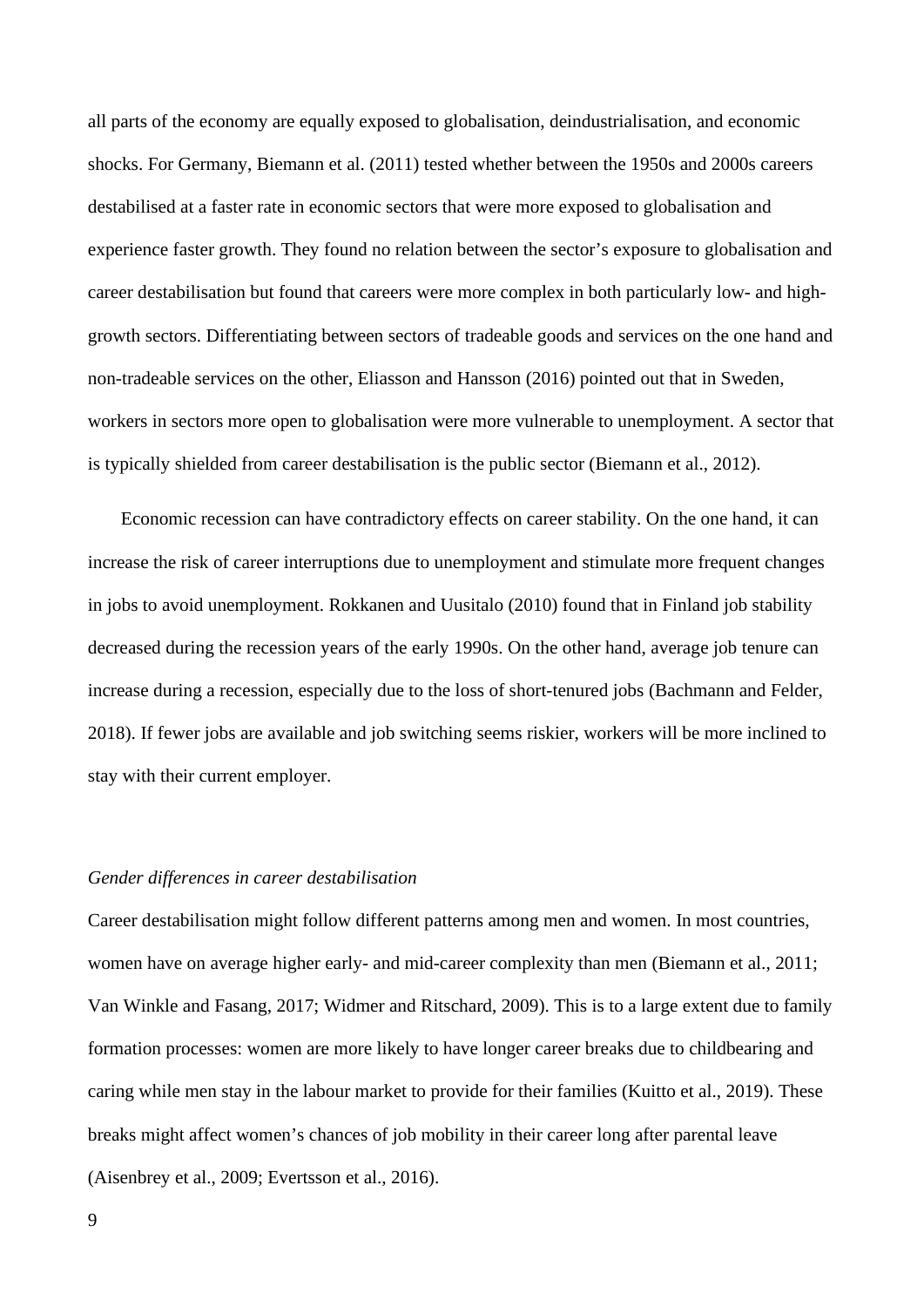There are mixed reports about whether women's occupational careers are destabilising at a faster rate compared to men's, although it should also be noted most studies include cohorts that are somewhat older than those analysed in the present article. Biemann et al. (2011) and Van Winkle and Fasang (2017) report no substantial gender differences in career destabilisation. Widmer and Ritschard (2009) found a greater destabilisation of occupational trajectories among women in Switzerland, arguing that 'women took on their shoulders most of the flexibilization of the economy that has happened since the seventies' (p. 37). Women entered the labour market, but mainly in the more volatile low-level service jobs. Struffolino and Raitano (2020) concur that labour market deregulation in Italy in the eighties had stronger negative effects on the career stability of women compared to that of men.

There are also reasons to expect that women's careers destabilise at a slower rate compared to men's careers. First, the demise of life-long jobs in manufacturing particularly affects men's careers. Second, women in Finland traditionally work in public-sector jobs, which are more shielded against economic shocks and offer higher levels of job stability. Third, educational expansion has taken place among women in particular, possibly leading to more opportunities for stable employment patterns (Biemann et al., 2011). Fourth, and related to the previous point, bettereducated and more work-oriented women have fewer children and at a later age, while having shorter career disruptions following marriage and children (Aisenbrey and Fasang, 2017; Härkönen et al., 2016; Manzoni et al., 2014).

## **Data and methods**

## *Data and study population*

The Finnish Longitudinal Employer–Employee Data (FLEED) is a large register-based dataset produced annually by Statistics Finland from 1988 to 2016. The full version of the dataset contains all 15–70-year-olds permanently residing in Finland. It combines data from various administrative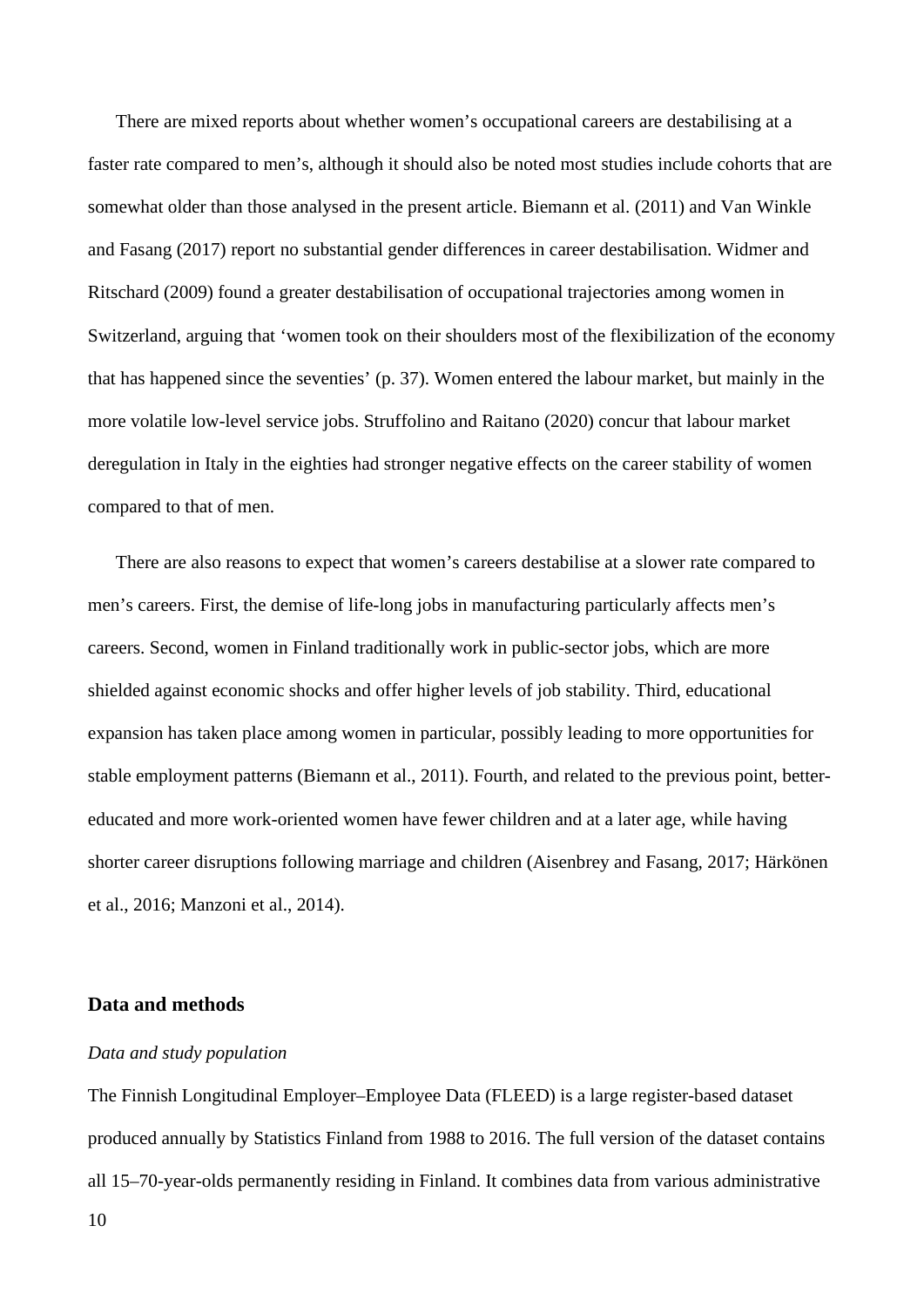registers on employment, education, taxation, and business, and it includes identifiers on the individual, establishment, and enterprise levels, making it a very rich source of information for the purpose of this study.

Our study population consists of individuals born in the years 1958–1972. We follow these individuals from the year in which they turned 30 until the year they turned 44. We start this followup period at the age of 30, as we are mainly interested in those who can be expected to be attached to the labour market to a reasonable extent (Virtanen et al., 2011). Other studies confirmed that occupational positions generally start to stabilise around the age of 30 (Härkönen and Bihagen, 2011, p. 454; Lahtinen et al., 2020, p. 308). Stawarz (2018) concurs that once a person is employed, there are only modest changes in intragenerational social mobility over time. We excluded those who are outside of paid employed throughout the whole follow-up period (about 3% of the total population). This leaves us with a total study population of 1,020,274 individuals. Summary statistics for the study population are presented in Table 1.

## **<Table 1 about here>**

## *Dependent variables*

To operationalise a measure of career stability as our dependent variable, we apply Elzinga's method to calculate sequence turbulence (Elzinga, 2010).<sup>1</sup> This indicator measures the complexity of sequences based on the number of transitions and the length of sub-sequences (Pelletier et al., 2020). In the context of this study, it can be considered more adequate than simply counting the number of transitions, as stability or predictability of careers does not only depend on the number of times that statuses change, but also on how long each spell of those statuses lasts and whether one returns to a previous state or not. If a person remains in the same initial state throughout the followup, the turbulence indicator equals 1.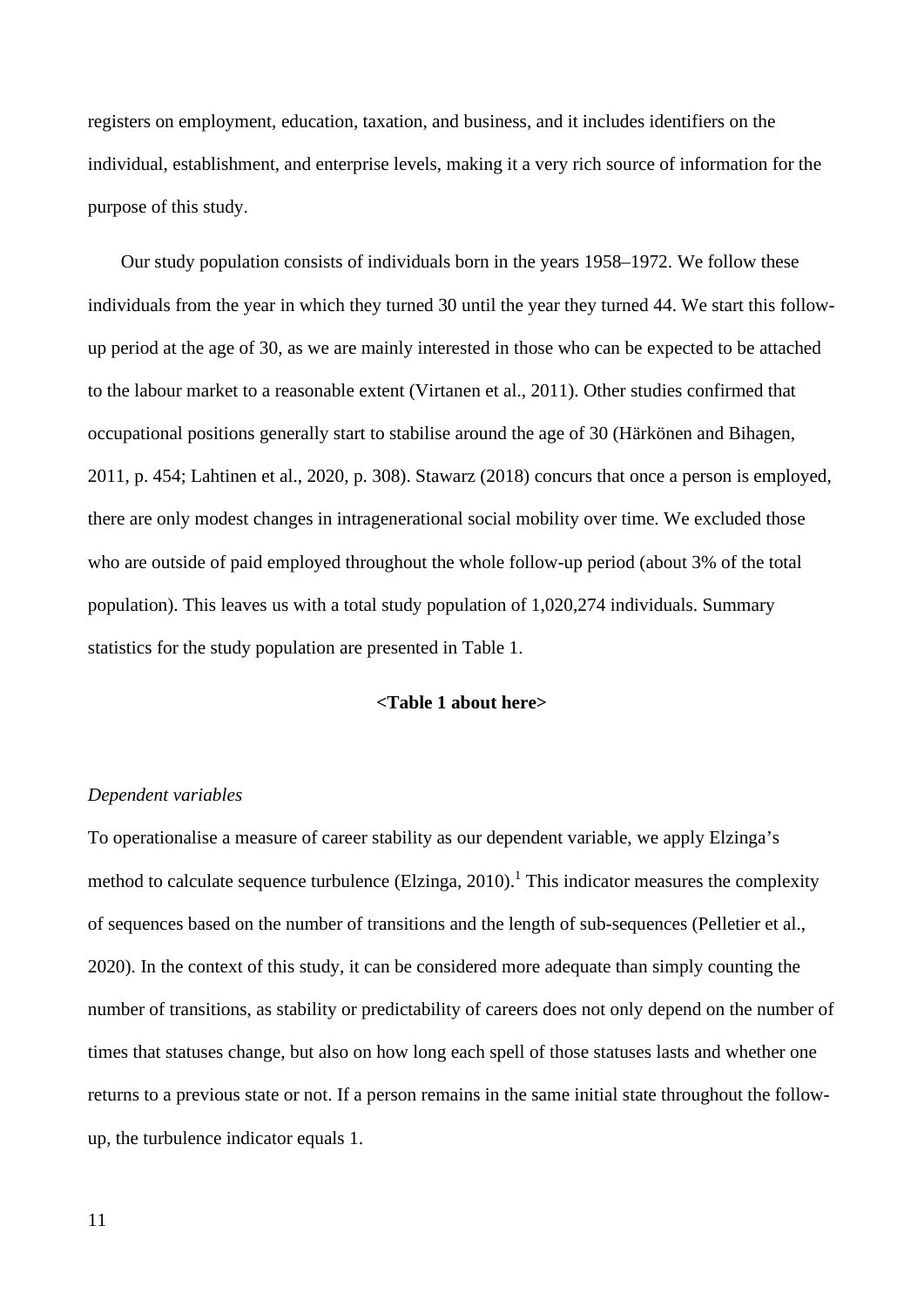We differentiate between two sequence types in order to create two possible measures of career destabilisation. With the first type, destabilisation indicates an increase in the unpredictability of transitions in and out of employment (which we henceforth will refer to as 'status turbulence'), while the second type of destabilisation additionally indicates an increase in unpredictability due to transitions between jobs ('status-job turbulence'). Exploring the differences between these two types might provide an indication of whether changes in career stability are due to spells of nonemployment or changes between employers.

The data has information on each individual's labour market status at the end of each of the 15 follow-up years. This information is combined and used to build two types of sequences of 15 annual statuses. The first sequence type consists of main statuses only and includes employed, unemployed, pensioner, student, and other. The 'other' category includes those who are inactive or performing military or community service. It should be noted that women and men who take parental leave generally continue to stay employed with the same employer during that period, hence no change in their status is observable in the data. Their status changes only if the parent's contract ends (about a fifth of women at age 30 are temporarily employed) or if one does not return to the same employer after the one-year entitled parental leave or the additional two-year optional cash-for-childcare absence. In case an individual exits the data during the follow-up, e.g. due to moving abroad or death, their status changes to 'missing'. However, by the age of 44 the share of missing values is only 2.6 per cent and we find no substantial changes between cohorts. The turbulence indicator of sequences with only labour market statuses has a minimum value of 1 and a maximum value of 13.45.

The second type of sequence consists of the same categories as the first type, but additionally differentiates the employment category by the number of jobs within the sequence. Based on the establishment identifier in the data, it is possible to follow whether someone changes employer. For each individual, the first job is marked as 'Job 1'. If the establishment code changes, the status will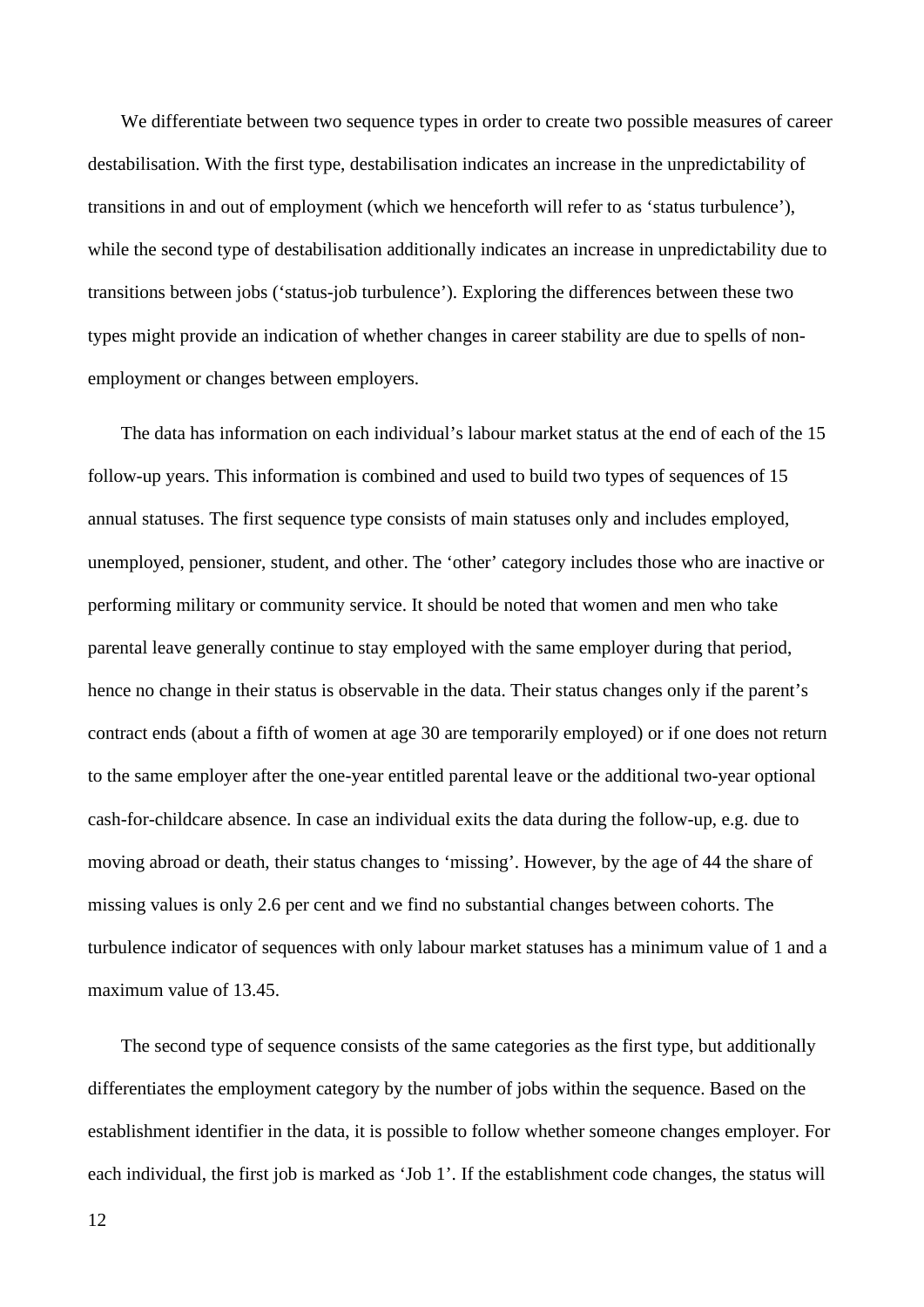change to 'Job 2', etc. Due to the 15 years of follow-up, the maximum number of jobs (and statuses within this sequence type) is 15, meaning that the maximum value of the status-job turbulence indicator also reaches up to 15. Due to the greater number of possible states in the status-job turbulence indicator, it has higher values on average (see also Table 1).

One limitation of the data is that establishment identifiers in the public sector are often missing and have been subject to changes in certain years. For this reason, all public-sector establishments were attributed a single identifier. In other words, the data do not record changes of jobs within the public sector. This limitation might lead to an underestimation of status-job turbulence, especially among women. In our data, women work on average 5.4 years in the public sector, compared to 2.8 years for men. Also, changes in status-job turbulence across cohorts might be affected. Publicsector employment decreased between the 1958 and 1972 cohorts, from an average of 5.9 to 5.3 years among women and from 3.4 to 2.3 years among men.

Sequences including spells of public sector employment are kept in the data, as removing them would exclude a large section of the working population, especially women. There are several reasons to assume that overall and actual career stability is not affected drastically by this decision. Jobs in the public sector are generally more stable than in the private sector and involuntary job changes less common. Moreover, job changes in the Finnish public sector are likely to occur for the same large employer, which is in most cases the municipality. Job changes between public and private sectors are still recorded in the data. In the interpretation of our results we focus on career stability in the private sector. Controls for sector of employment in the multivariate analysis allow to correct some of the distorting effects of missing employer information in the public sector.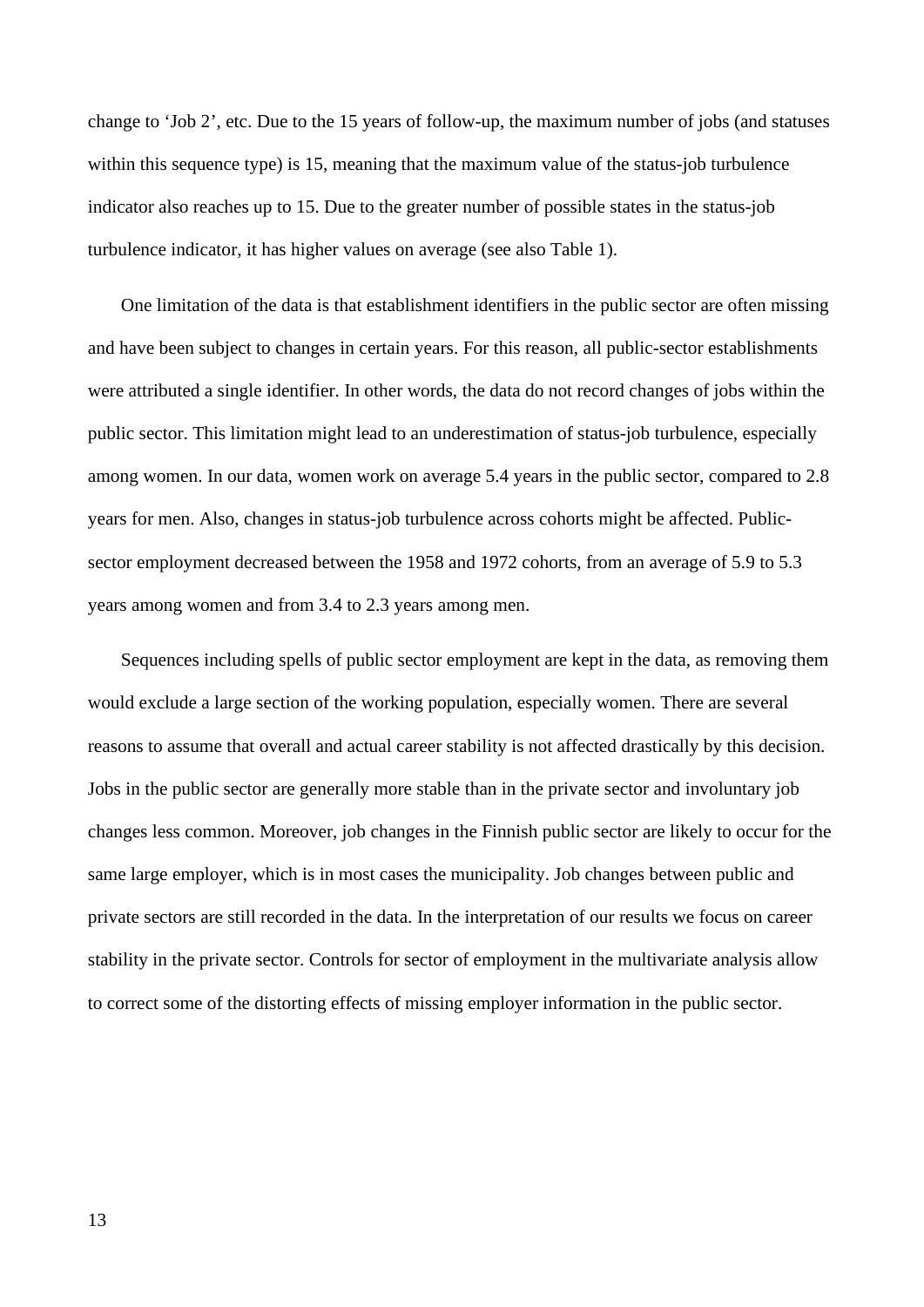#### *Independent variables*

To analyse the impact of employment status at age 30 on mid-career stability, detailed information on labour market statuses and industries of employment is used. For those employed, we regrouped industries into four broad categories based on three dimensions: production vs services, tradeable vs non-tradeable, and market vs non-market. The new categories are: 1) tradeable production (incl. agriculture, mining, and manufacturing); 2) tradeable services (e.g. accommodation, transportation, administrative and support services, information and communication, and finance and insurance); 3) non-tradeable market sector (e.g. wholesale and retail trade, construction, and real estate activities); and 4) non-tradeable non-market sector (e.g. electricity and gas, public administration, education, and health and social work).

According to the logic of this division, we expect the tradeable sectors (both goods and services) to be more affected by globalisation. The distinction between goods and services (both tradeable and non-tradeable) allows the identification of the relation between deindustrialisation and career stability. The market and non-market sectors may differ in the protection they offer against structural change and economic shocks. Moreover, the dummy for employment in the non-tradable non-market sector on subsequent career stability controls for the lacking information on job changes in the public sector. This seems an adequate control for careers in the public sector, because those employed in this sector at age 30 worked there during on average 12 years of the follow-up.

Admittedly, the boundaries between the sector dimensions are not always clear. Definitions are open to theoretical and empirical debate, whereas differences exist per country and across time even in the presence of standardised NACE coding. Particularly the distinction between tradeable and non-tradeable can be operationalised in several ways. We based our classification of tradeable and non-tradeable sectors on Piton (2018), who empirically tested with Eurostat data which services and goods are actually more or less traded in the European Union. Construction, for example, is tradeable in theory but in practice its activities concentrate within countries or even regions. Our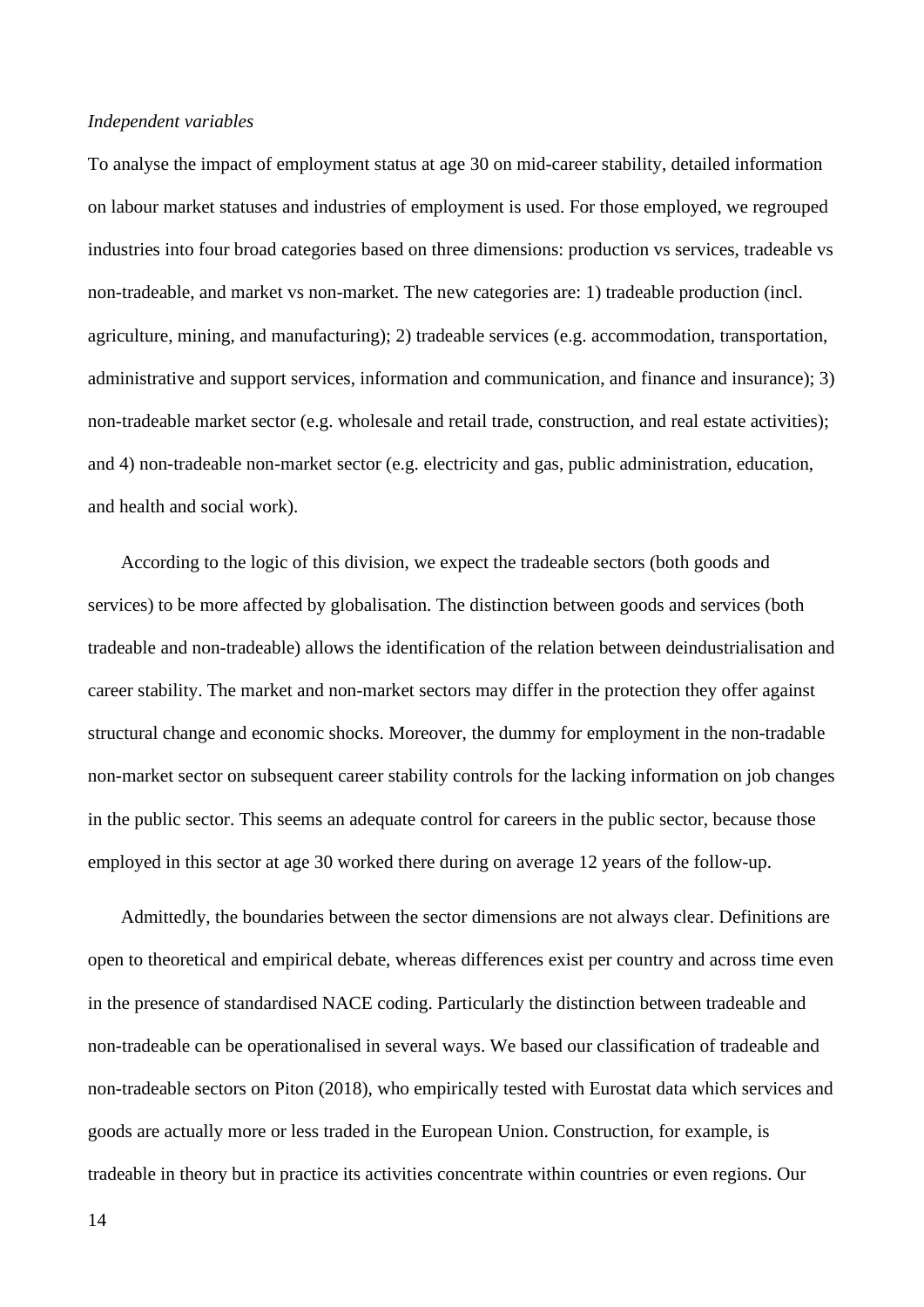classifications broadly correspond to those from studies on Sweden and France, which use measures of geographical concentration to identify tradeable industries (Eliasson and Hansson, 2016; Frocrain and Giraud, 2017). The distinction between the market and non-market sectors may be ambiguous due to (quasi-)privatisations (such as in electricity and gas) and parallelly operating private and public services (such as in health care). The distinctions were based on how these divisions broadly existed in 1988 and how some of these services can still be considered public goods even if they have been subject to privatisation and marketisation.

Three additional categories were created for those not employed at age 30: unemployed, student and employed in unknown sector. It should be noted that those careers are automatically more unstable compared to those of the employed, because they make at least one transition into employment (remember that those who were never employed during the follow-up period are excluded from the study). It is of interest to see whether those entered employment from the position of a student had a better starting position to more stable careers than those who exit from unemployment.

Figure 1 indicates of how these employment statuses developed across cohorts. The rate of unemployment among 30-year olds largely reflects changes in the economic cycle. Employment rates were at an all-time high in Finland in the late 1980s but were followed by searing unemployment rates in the early 1990s because of the deep economic recession the country experienced. Employment in the tradeable goods and non-tradeable market sectors reached bottom levels with the 1963 cohort, but subsequently recovered. The non-market sector saw a but steady decline in employment, while employment in tradeable services expanded across the cohorts.

### **<Figure 1 about here>**

We further control for the economic cyclical effects and the impact of regional labour market conditions by averaging the unemployment rate of the individual's region of residence for each of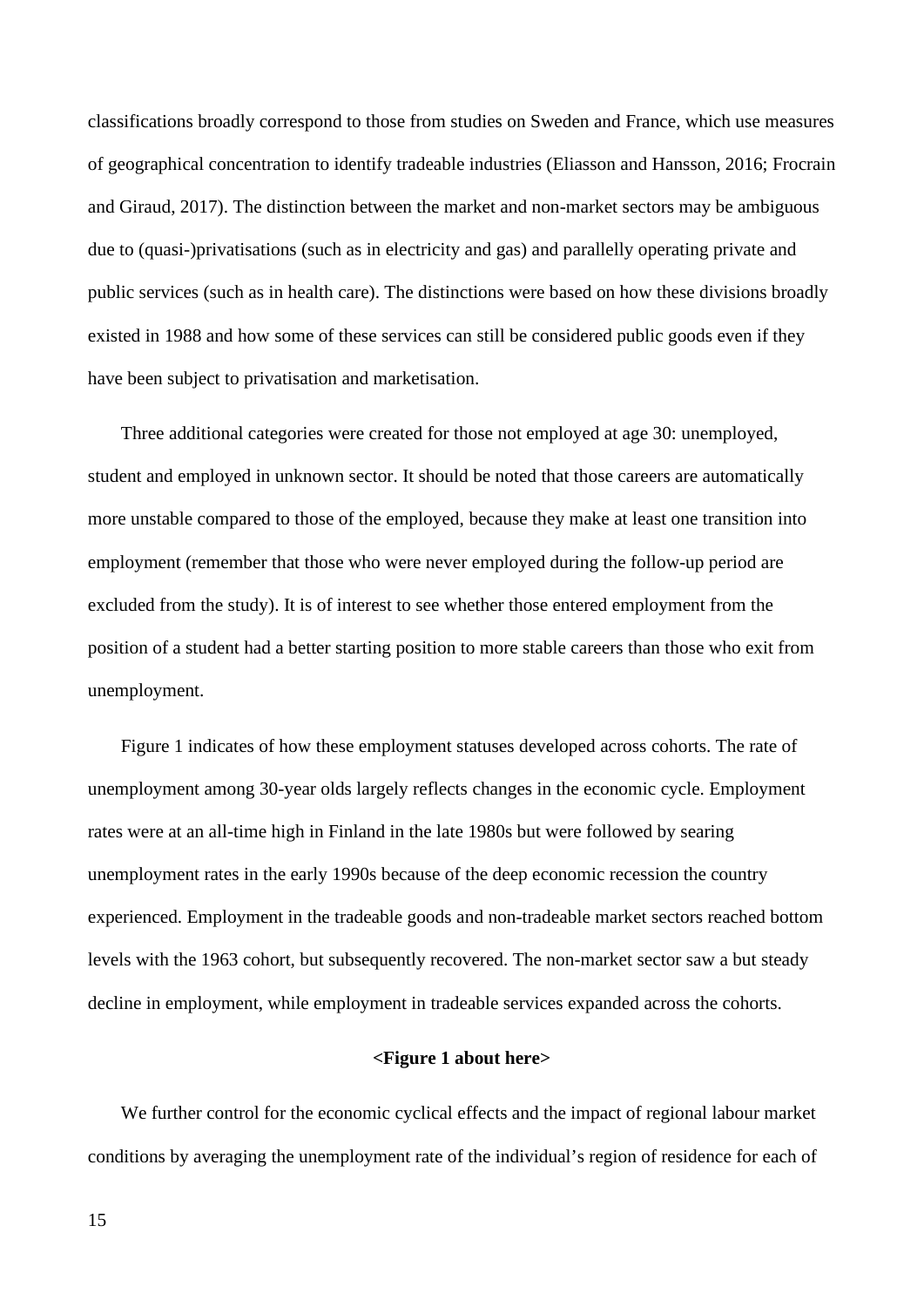the 15 years during the follow-up. Regional units are based on the 21 provinces of the 2016 Finnish regional division. Moving between regions during the follow-up is accounted for in the regional unemployment indicator. A control for level of education was operationalised by calculating a continuous variable for years in education, based on the required number of years spent in education, to reach the attainment level that was recorded at age 30.

Controls are included for marital status at age 30 with three categories: single, married or in a registered partnership, and divorced or widowed. To analyse the effects of family-formation processes, we used the information at age 30 and age 44 for the presence and number of underaged children in the household. We divided family-formation processes into four broad types: 1) having no children at age 30 and none at 44; 2) having no children at 30 but having children at 44; 3) having children at 30 but not more at 44; and 4) having children at 30 and having more at 44. We separated all our models by gender, as we expected that the mechanisms behind career stability are different for men and women.

## *Methods and analytical strategy*

The data are analysed in three stages. First, descriptive graphs are generated showing the changes in the average career turbulence indicators for both men and women. Second, OLS regression is performed with cohort-fixed effects on both turbulence indicators and for men and women separately. Running 'empty models' with only dummies for birth year allows the identification of how much variance can be explained by changes between cohorts only. The full models show the relation of the other factors with career stability.

In the third step, regression decomposition analysis, as first developed by Kitagawa (1955) and later popularized by Blinder (1973) and Oaxaca (1973), is used to estimate the impact on the changing career stability of, on one hand, changes in endowments (the 'explained' or 'composition'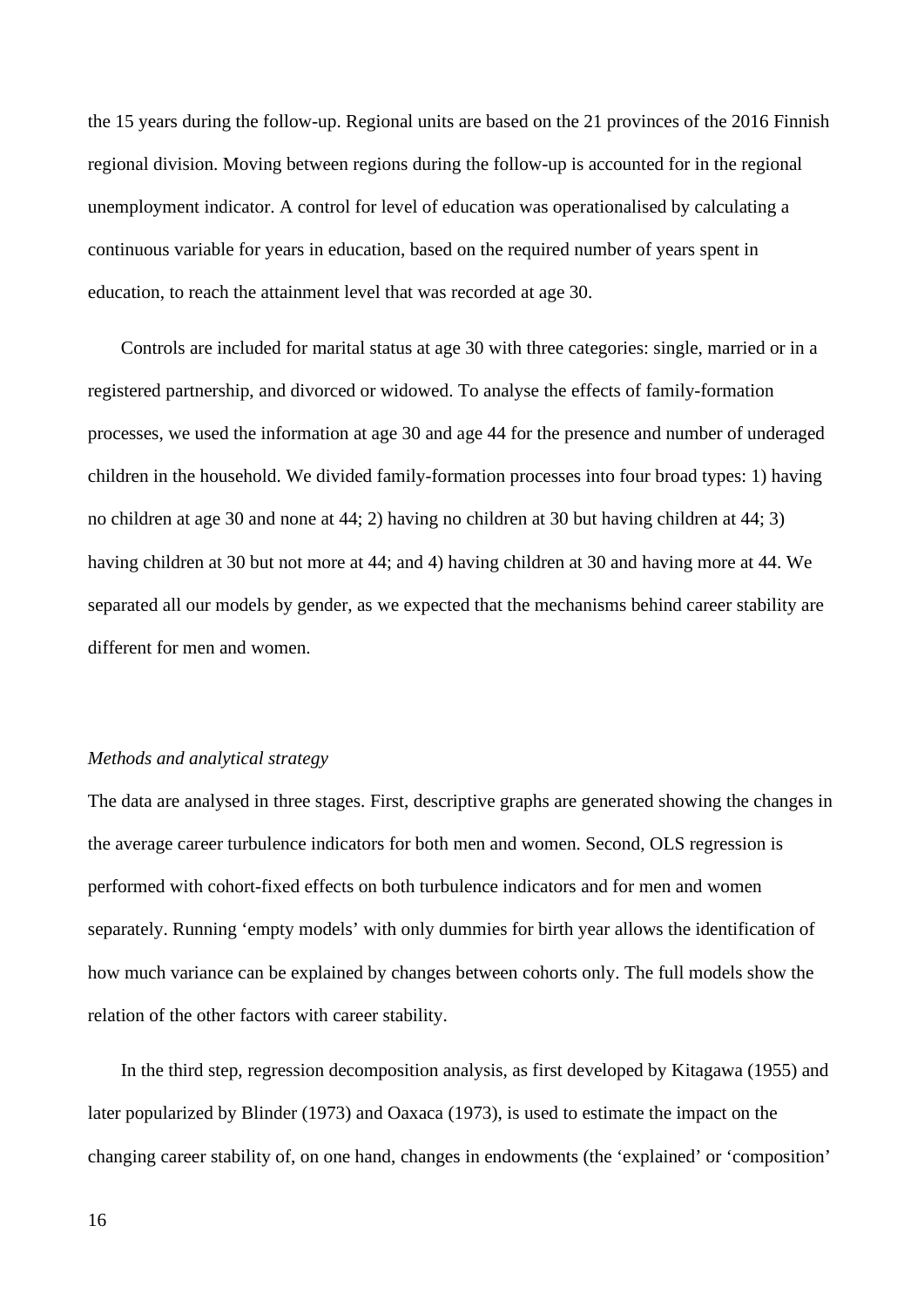part) and, on the other, changes in coefficients (the 'unexplained' or 'association' part) (Jann, 2008). The endowment part of Kitagawa-Blinder-Oaxaca (KBO) decomposition analysis provides an indication of changes in career stability that are due to changes in characteristics in the population, for example educational expansion or increases in employment in more turbulent sectors. The coefficients part identifies the changes in returns to certain characteristics. In other words, it is possible that average career stability does not change due to changes in the size of certain population groups, but because careers become inherently less or more stable within certain groups. Moreover, the constant in the coefficients part of KBO can hint at whether non-observed factors moderate career stability.

In this last part, three broader groups of cohorts are compared: those born in 1958–1962 are compared with the 1963–1967 and 1968–1972 cohorts. This is done in order to focus on the broader developments across cohorts and to avoid the risk of having a single reference year for which data might have deviations in coding or other outliers. Moreover, these three cohort groups broadly cover some of the cyclical trends observed in Finland. The oldest cohort experienced low but rising unemployment in their early thirties, the middle cohort experienced high unemployment at 30 followed by recovery, and the youngest cohort benefited from a steady economic recovery in their early thirties but experienced the 2008–2009 crisis in the later years.

## **Findings**

Figure 1 shows the average status turbulence (Panel a) and status-job turbulence (Panel b) by year of birth and gender. When looking at career stability as measured by status turbulence (Panel a), one can observe a slightly declining trend in turbulence. Among women, this downward trend was preceded by a small increase between the 1958 and 1962 cohorts. Despite this, the overall changes are not large. There is, however, a considerable and consistent gap between men's and women's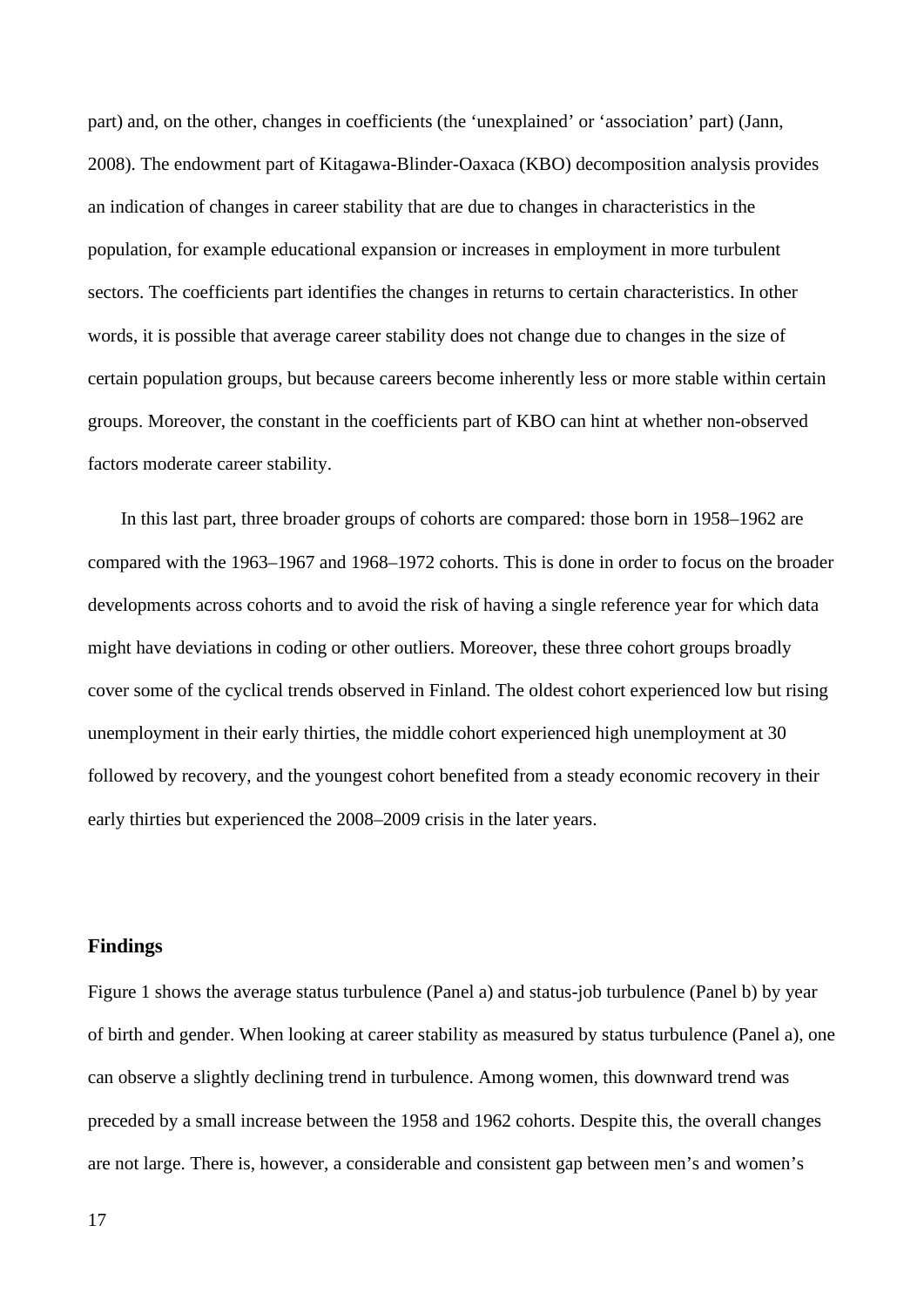career stability: women's careers are more unstable throughout all cohorts. When including changes between employers (Panel b), careers are almost entirely stable across cohorts with a very slight upward trend. There is no substantial gap between men and women. This result indicates that men's career instability is to a larger extent affected by changes in jobs, whereas women's career instability is rather the result of changes between employment and non-employment.

## **<Figure 2 about here>**

#### *Regression analysis*

Table 2 presents the results for regression analysis predicting the two types of career stability for men and women separately. Fixed effects for cohorts were included, but in order to save space the coefficients of the cohort dummies are not reported in this table (see bivariate associations in Table A1 in the Appendix) The R-squared values for the 'empty models' – i.e. models with cohort dummies – only indicate that differences by cohort alone account for less than half of one percent in all of the models. In other words, the differences in career stability between cohorts were small. Adding the other predictors increases the R-squared value substantially in all models.

The strongest predictor of career stability in all models is being employed or not (i.e. being unemployed, student or otherwise inactive) at age 30. Compared to the reference group of working in the tradeable goods sector, those in the tradeable services sector experienced a somewhat higher level of status turbulence (Models 1–2). In terms of status-job turbulence, men and women in the tradeable services sector had substantially more unstable careers (Models 3–4). Those in the nontradeable market sector had more unstable careers compared to workers in the tradeable goods sector, but this effect was stronger for men (Models 1 and 3) than for women (Model 2 and 4). Careers that started in the non-market sector at the age of 30 were the most stable.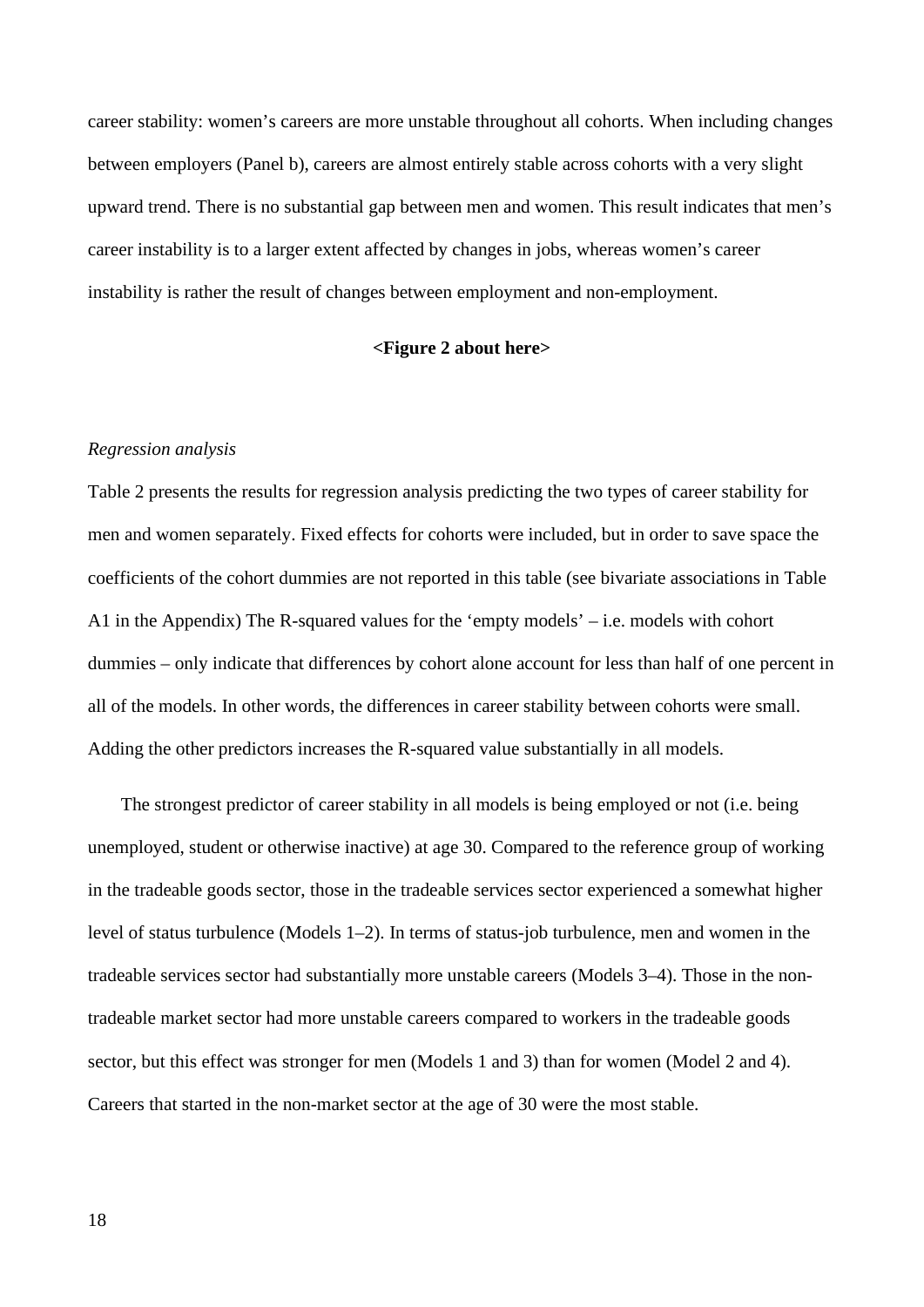Among the controls, higher regional unemployment during the follow-up period is related to higher career instability, except for status-job turbulence among men. The results show that more years in education are related to lower career instability, again apart from status-job turbulence among men. Being married is related to lower levels of career instability, while being single and especially widowed or divorced is associated with higher levels of career instability among both men and women. Childless women have the lowest levels of career instability, whereas childless men have the highest levels. Especially having children between the ages of 30 and 44 leads to greater career instability among women, whereas among men it is related to greater career stability.

#### **<Table 2 about here>**

### *Regression decomposition*

Although the prior results indicated only small changes in career stability across cohorts, we continue with the decomposition analysis of changes in the turbulence indicators between the 1958– 1962 and 1963–1967 cohorts. Detailed results of the KBO analysis of the differences between cohorts are presented in Table A2 in the Appendix. The same results are visually represented in Figures 3 and 4, only as changes in turbulence between the older and younger cohorts. Each bar in the figures represent the contribution of the endowments (E) and coefficients (C) of each covariate to the overall change between the two cohort groups. Positive contributions (i.e. associated with increases in turbulence) are displayed in blue and the negative contributions (i.e. associated with decreases in turbulence) are in orange.

Panel a and b in Figure 3 show that the average status turbulence decreased 0.191 points for men (from 3.090 to 2.899) and 0.076 points for women (from 3.908 to 3.832). Changes in composition of employment statuses are associated with a large increase in turbulence among both men and women. In other words, if nothing else had changed between the cohorts, status turbulence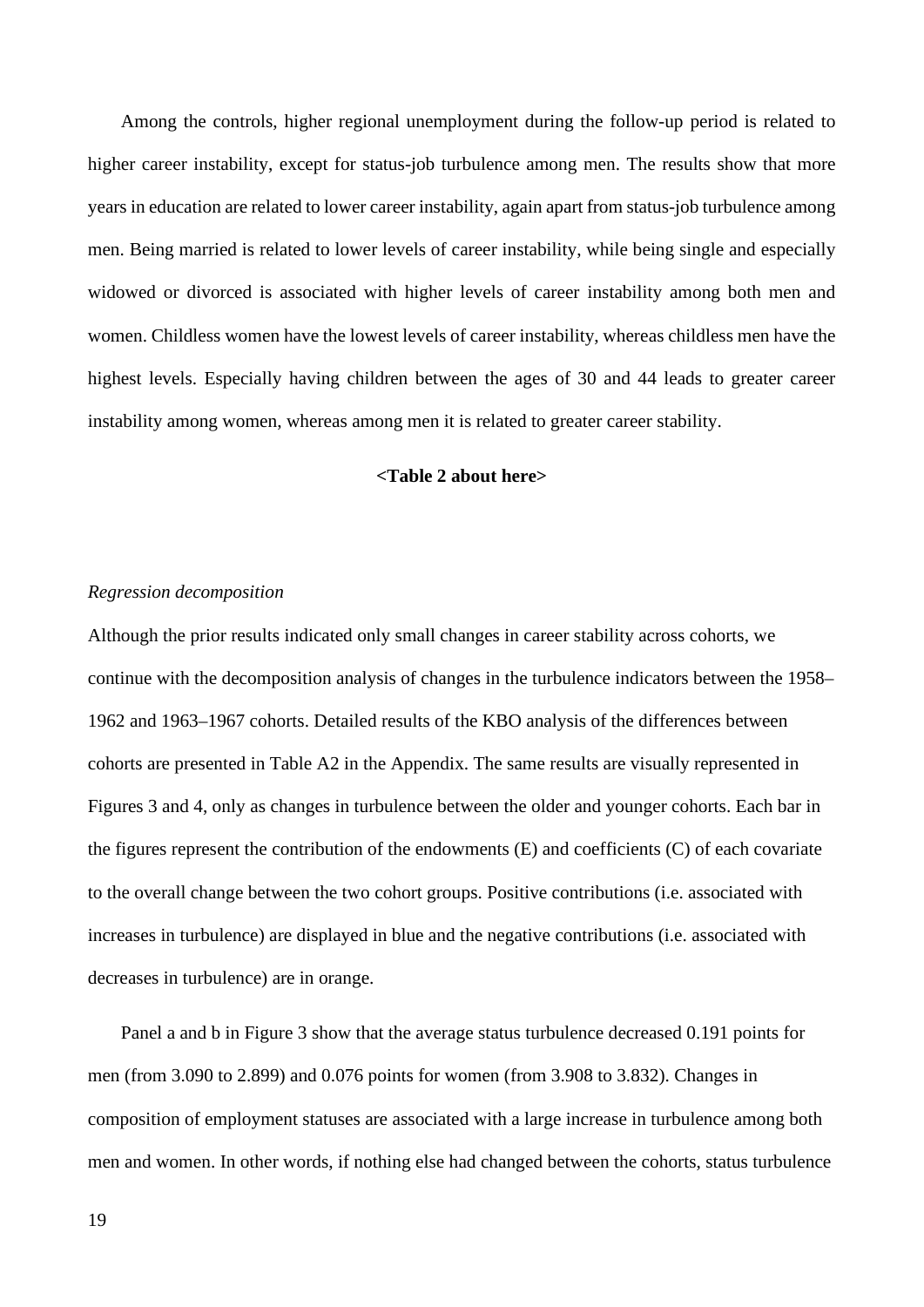would have increased with 0.289 points for men and 0.338 points for women between the two cohorts due to changes in the composition of employment statuses. Inspection of the detailed contributions of each sector (not reported here) indicate that this was particularly due to the growth of those unemployed at age 30. Decreases in regional unemployment had a counteracting impact on status turbulence, especially among women. The large size of the constant indicates that other unobserved factors were associated with careers being more stable than they could have been.

Panels c and d in Figure 3 show increases in status-job turbulence among both men (from 5.315 to 5.474) and women (from 5.444 to 5.636). The results corroborate that being unemployed at age 30 contributes to the large effect of endowments on turbulence, but among women a reduction in public-sector employment also played a role. Inspection of the detailed contributions of sectors showed that among men there is a substantial stabilising impact of the coefficient of the nontradeable market sector. It is possible that in that sector, job changes were especially reduced due to the economic downturn. The decline in regional unemployment rates contributed to a substantial increase in turbulence among men, but to a decrease among women. The contributions of other factors to inter-cohort change were relatively small. The contribution of the constant is much smaller than in the case of status turbulence.

#### **<Figure 3 about here>**

Panels a and b in Figure 4 show the decomposition of changes in status turbulence (from 3.090 to 2.798 for men and from 3.908 to 3.645 for women) between the youngest and oldest cohort groups. Among men there was almost no impact of changes in employment status endowments, whereas among women this impact was rather substantial. Among the latter, careers grew more unstable due to further increases in not being employed and to some extent decreases in publicsector employment. Decreases in regional unemployment levels and increases in education years contributed to lower career instability, especially among women. More than half of the decrease in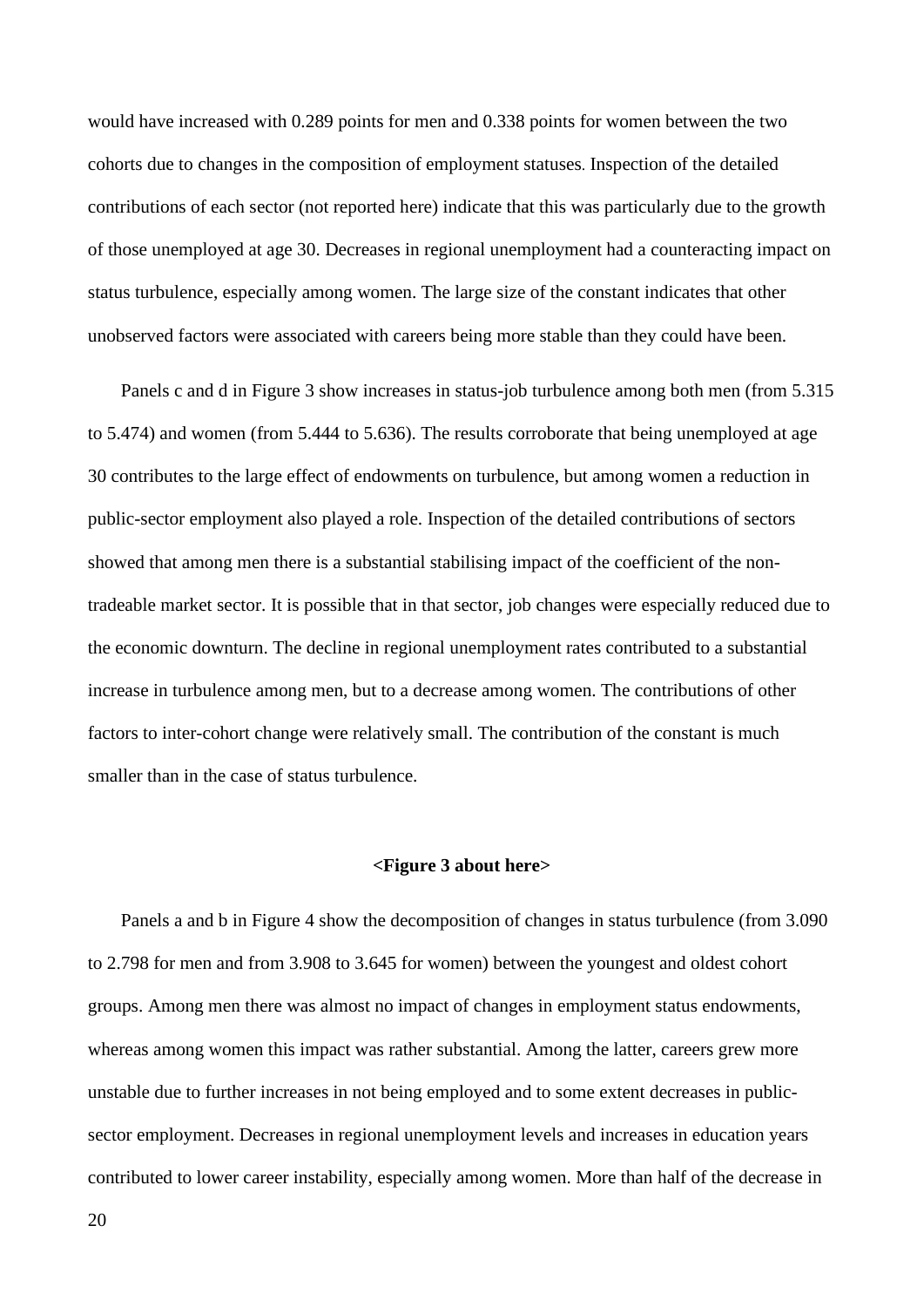status turbulence is due to coefficients, especially changes in the constant, i.e. factors outside our models.

Figure 4c and d show the results of the same analysis with status-job turbulence as the dependent variable. For men, status-job turbulence increased from 5.315 to 5.466 and for women from 5.444 to 5.597. Increases in status-job turbulence were particularly due to changes in endowments. Inspection of the detailed contributions of employment status categories (not reported) shows that men's careers destabilised especially due to increases in unemployment at age 30, but also because of decreases in regional unemployment in the long run. Status-job turbulence of those in the non-tradeable market sector at age 30 decreased, contributing to career stabilisation through coefficients. For women, the decline in the non-tradable non-market sector contributed to destabilisation, whereas declining regional unemployment rates and rising education levels acted somewhat as a counterforce. The effects of coefficients on changes between the oldest and youngest cohorts were considerably smaller, with an almost negligible effect of the constant.

## **<Figure 4 about here>**

## **Discussion**

In this article, we investigated whether Finnish mid-careers destabilised between the cohorts born in 1958 and 1972, as well as the potential driving forces between changes in career stability. Overall, we found that careers were relatively stable across cohorts. When looking at sequences of main labour market statuses only (status turbulence), careers became somewhat more stable, whereas when including changes between jobs (status-job turbulence), careers destabilised somewhat. This relative stability is in line with most previous studies with similar research designs and survey data, including both single and multiple countries (Biemann et al., 2011; Hollister, 2011; Van Winkle and Fasang, 2017).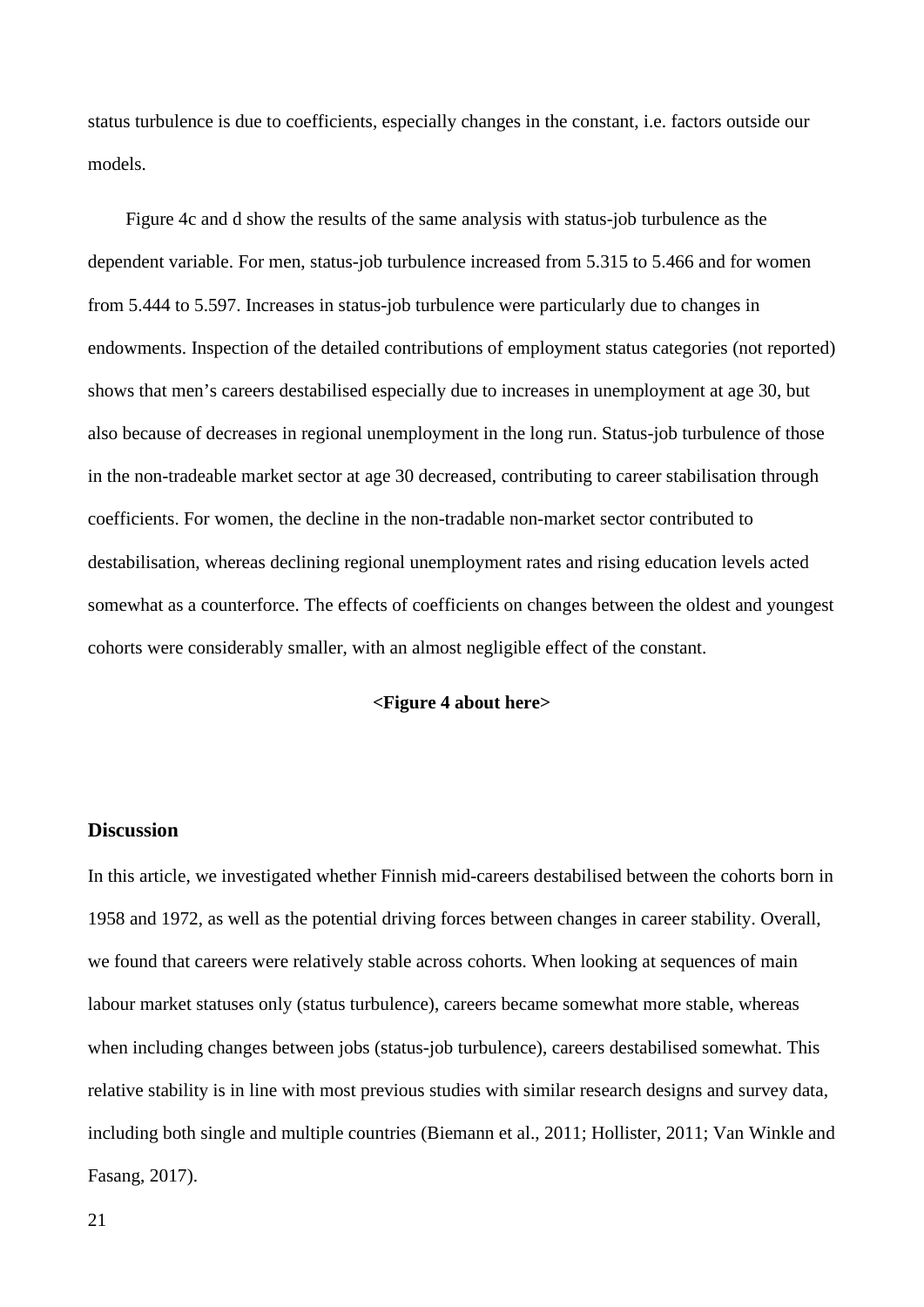One potential explanation behind this relative stability is the structuring and buffering influence of institutions on labour market behaviour. Earlier studies have pointed out that career stability strongly varies across countries but little over time, pointing to family and labour market policies as stabilising factors (Möhring, 2016; Van Winkle and Fasang, 2017). Finland did not experience any structural labour market deregulation during the period under investigation, like for example Italy (Struffolino and Raitano, 2020). While we do not have a direct measure for the effects of these policies as 'automatic career stabilisers', the KBO analysis indicates that during the worst years of the economic recession in Finland in the early 1990s, the potentially large increases in turbulence due to non-employment and unemployment were outbalanced by the 'unexplained' constant. This suggests that although the change in labour market conditions would have destabilised careers, something that is not explained by our variables prevented that from happening.

Through the KBO analysis we were able to observe that, although especially changes in the characteristics of the population at age 30 were relatively large between cohorts, they did not necessarily lead to large changes in career stability. Careers generally also did not become inherently more turbulent. Focusing on employment statuses, we found no potential effects of globalisation through the tradeable sectors, even though the share of employment in tradeable services steadily increased during the timeframe of our study. Career stability in the non-tradeable sector for men showed more fluctuation over time. This effect might be due to the influence of the construction sector, which is 'cyclically sensitive' (Eurofound, 2017): in better economic times, the large demand for construction workers allows them to change jobs more easily. There was also no evidence of destabilisation due to the deindustrialisation that took place during this period. However, between the oldest and youngest cohorts of women, a large part of the increase in statusjob turbulence was due to the long-term decline in employment in the non-tradeable non-market (i.e. public) sector.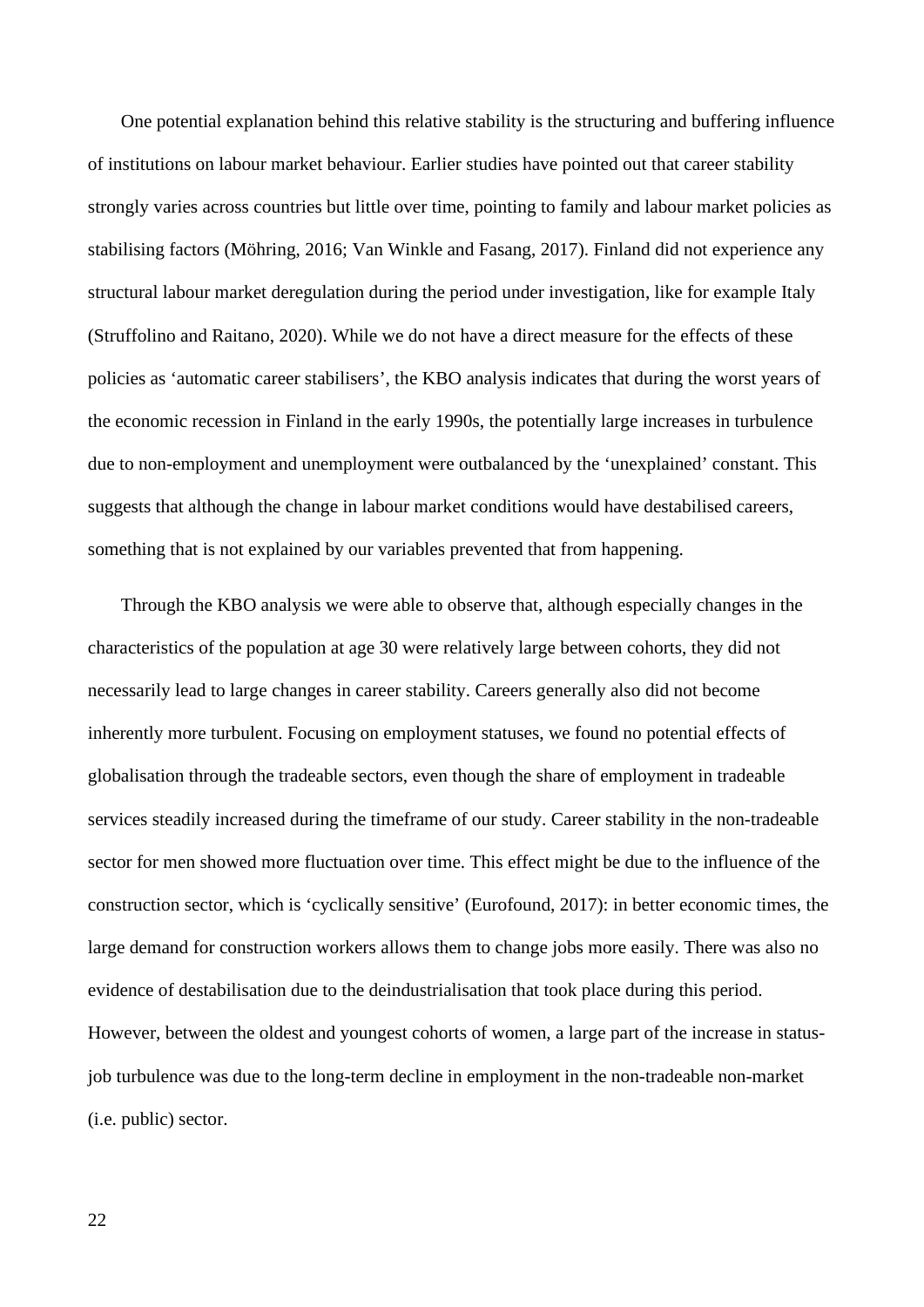There were considerable differences in the patterns of changes in career stability between men and women. Status turbulence was consistently higher among women than among men. In line with findings from a broad range of other studies (Aisenbrey and Fasang, 2017; Kuitto et al., 2019; Widmer and Ritschard, 2009), this finding is likely to be related to women's career breaks due to childbearing and childrearing. This is the case even in the context of this study, where Finnish parents, or at least those in permanent employment, have the right to remain employed after childbirth and where being on a parental leave itself should not add to higher turbulence with our data. Still, the higher status turbulence is likely due to mothers' longer time-outs from employment directly or indirectly following childbirth. Evertsson et al. (2016), showed that young women's work interruptions can have lasting impact on the likelihood of being employed years later. In contrast, among men having children was associated with greater career stability. Moreover, our study suggests that changes in family-formation processes across cohorts, particularly the trend of having children at a later age, have a greater destabilising effect on women's careers than on men's.

The differences in average status-job turbulence between men and women are negligible. This nonetheless indicates that men's status-job turbulence is to a much larger degree determined by changes in jobs, while women's status-job turbulence is to a larger degree the result of transitions in and out of employment. There are some indications that greater job instability might actually benefit men. First, we found that higher educated men have higher job turbulence and that educational expansion is associated with destabilisation. Second, we found that lower unemployment increases men's job turbulence. Among women, the directions of these relations were the opposite. It is possible that better skills and lower unemployment provide men with upward job mobility, whereas they provide women with stable careers.

This brings us to some of the main limitations of this study. As Pelletier et al. (2020) have recently shown, different measures for life-course complexity might yield somewhat different results. Moreover, using turbulence indicators carries the risk of obfuscating the quality of labour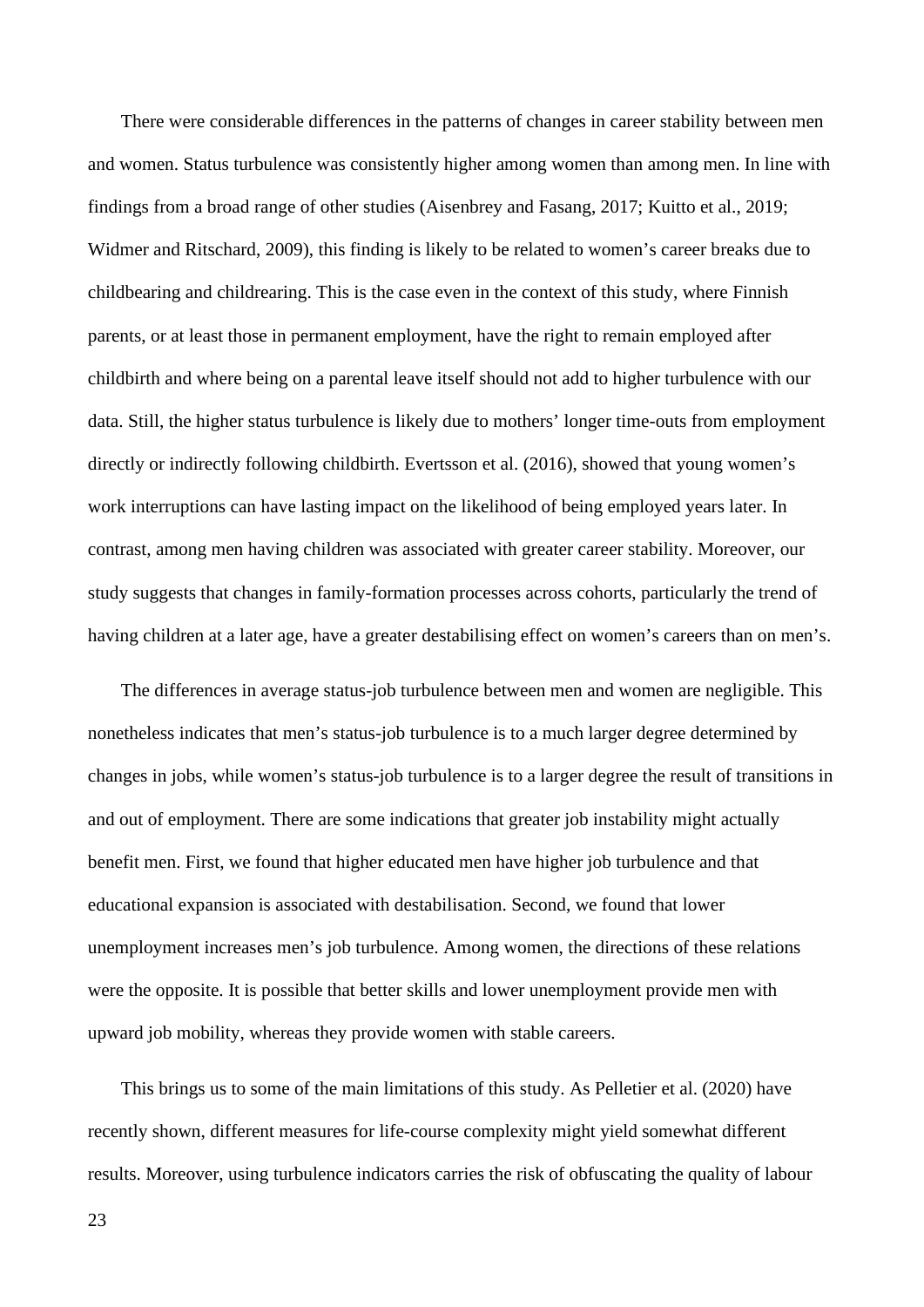market transitions. Conventional panel or survival models can be used to estimate the risks of specific transitions between statuses and jobs. Yet, we chose to adopt a holistic approach in order to span an entire life-course phase. Analysing both turbulence including statuses only as well as turbulence including job changes allowed us to differentiate between these two dimensions of career stability. Unlike other complexity measures, the turbulence indicator accounts for the duration of spells spent in each state. Recent studies have incorporated concerns for detecting upward or downward trends in sequence data, for example by including dimensions of precarity (Ritschard et al., 2018) and vulnerability (Bühlmann, 2018). Studies on upward and downward occupational mobility can shed more light on the possible positive and negative effects of career destabilisation (Aisenbrey and Fasang, 2017; Jarvis and Song, 2017; Stawarz, 2018).

We continue to live in turbulent times in which labour markets and the nature of work seem to be changing fast. Nevertheless, our study shows that amid all this turbulence, mid-careers are relatively stable. It is possible that Finnish mid-careers are particularly stable, even in times of economic shocks, because at age 30 many people have had the chance to settle into a steady job and have built up rights for employment protection and earnings-related social security. It is not unlikely that changes in early-career stability have been more drastic. Slow change, however, also means that disparities in career stability tend to persist. Women, the lower-educated, those in lessdeveloped regions, and workers in certain sectors are especially at risk of unstable employment careers, possibly with detrimental consequences for the further life course.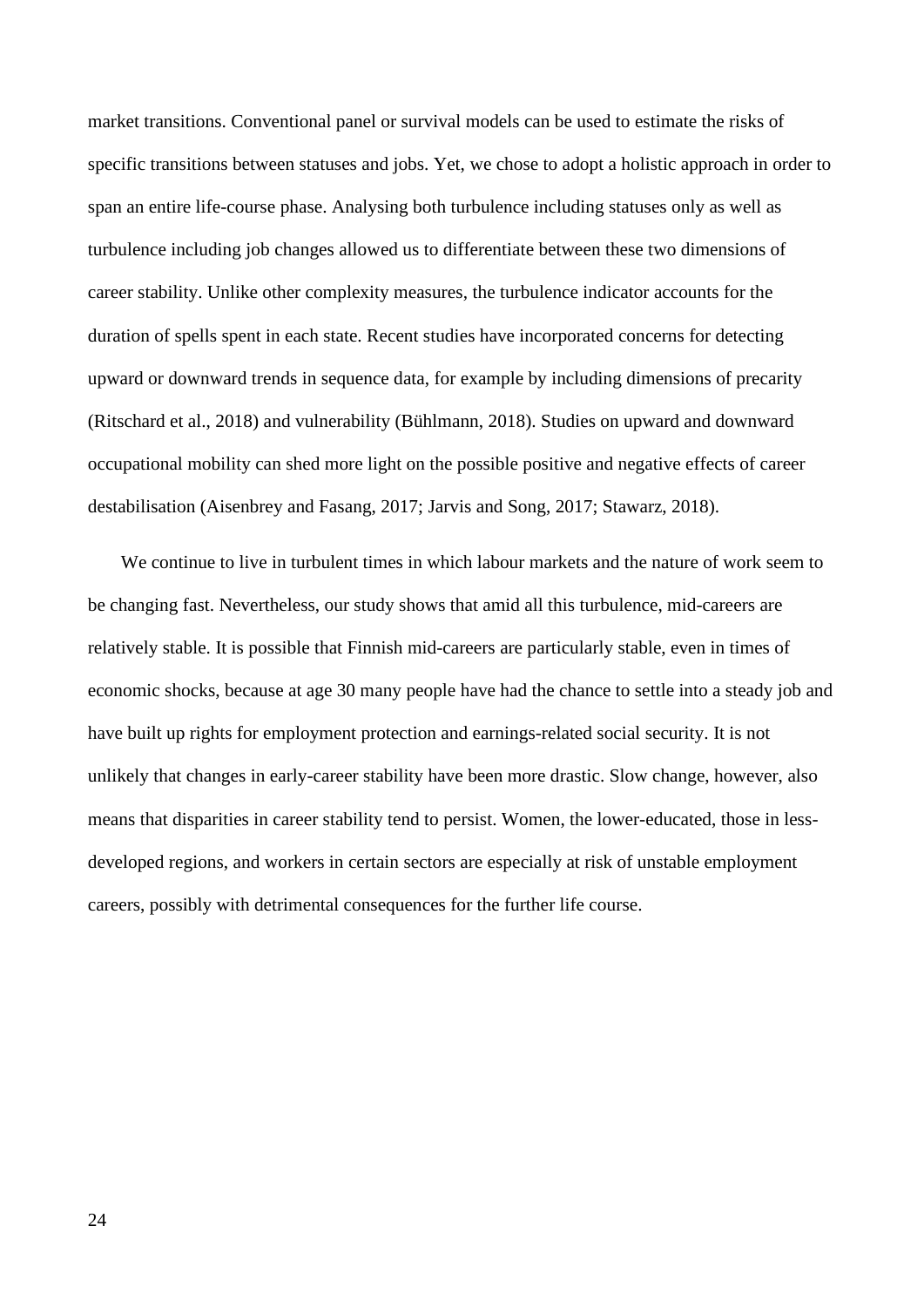## **Acknowledgements**

Satu Ojala and Pasi Pyöriä received funding from the Finnish Work Environment Fund and the

Academy of Finland.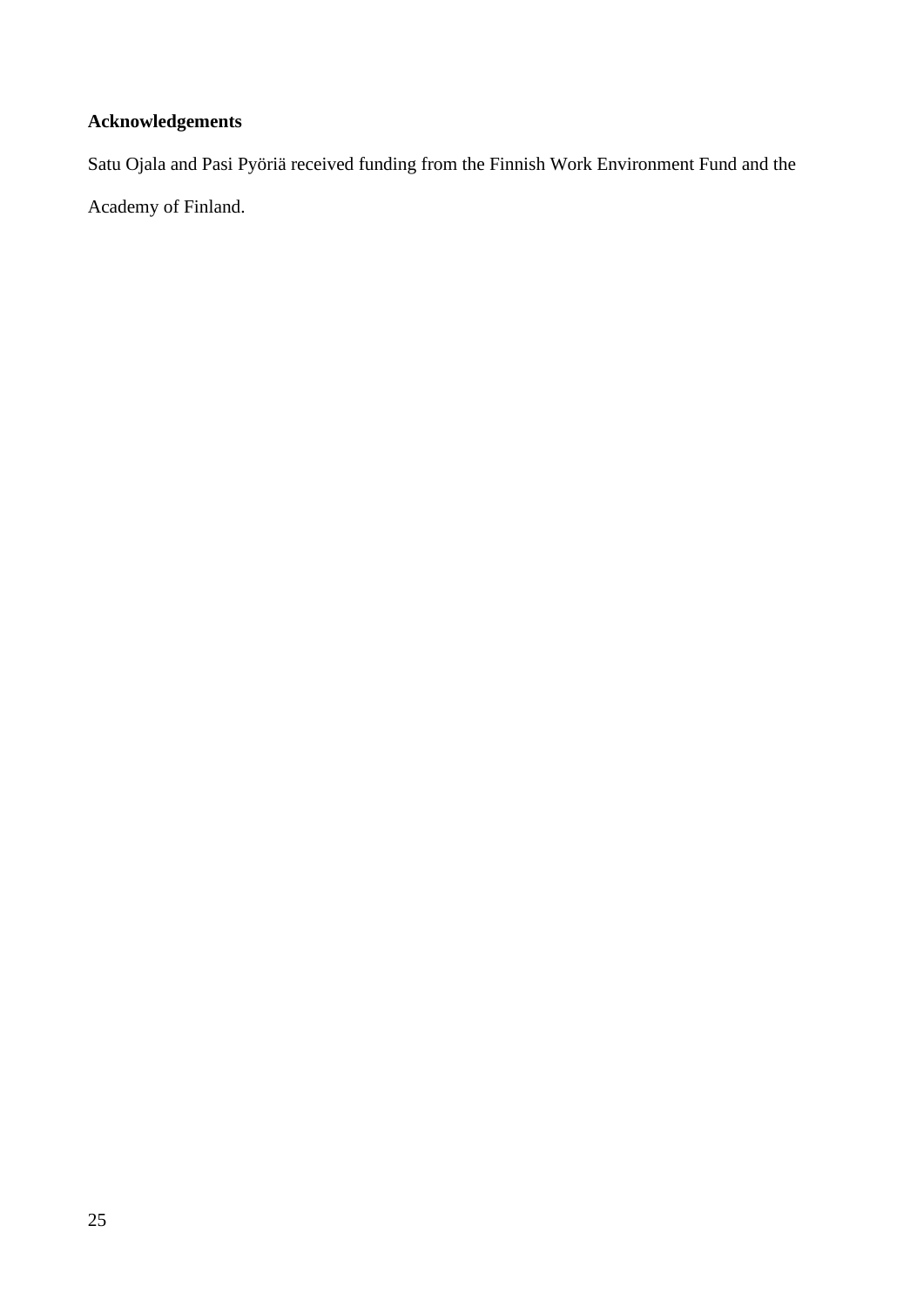## **Notes**

1. For each sequence *x*, turbulence *T* can be calculated as:

$$
T(x) = log_2 \left( \phi(x) \frac{s_{t,max}^2(x) + 1}{s_t^2(x) + 1} \right)
$$

where  $s_t^2$  stands for the variance of the state-duration and  $s_{t,max}^2$  is the maximum value that this variance can take based on the total length of the sequence. This maximum is calculated by:

$$
s_{t,max}^2 = (n-1)(1-\bar{t})^2
$$

with  $\bar{t}$  representing the mean consecutive time spent in each of the distinct states and  $n$  is the length of the distinct state sequence (Gabadinho et al., 2010).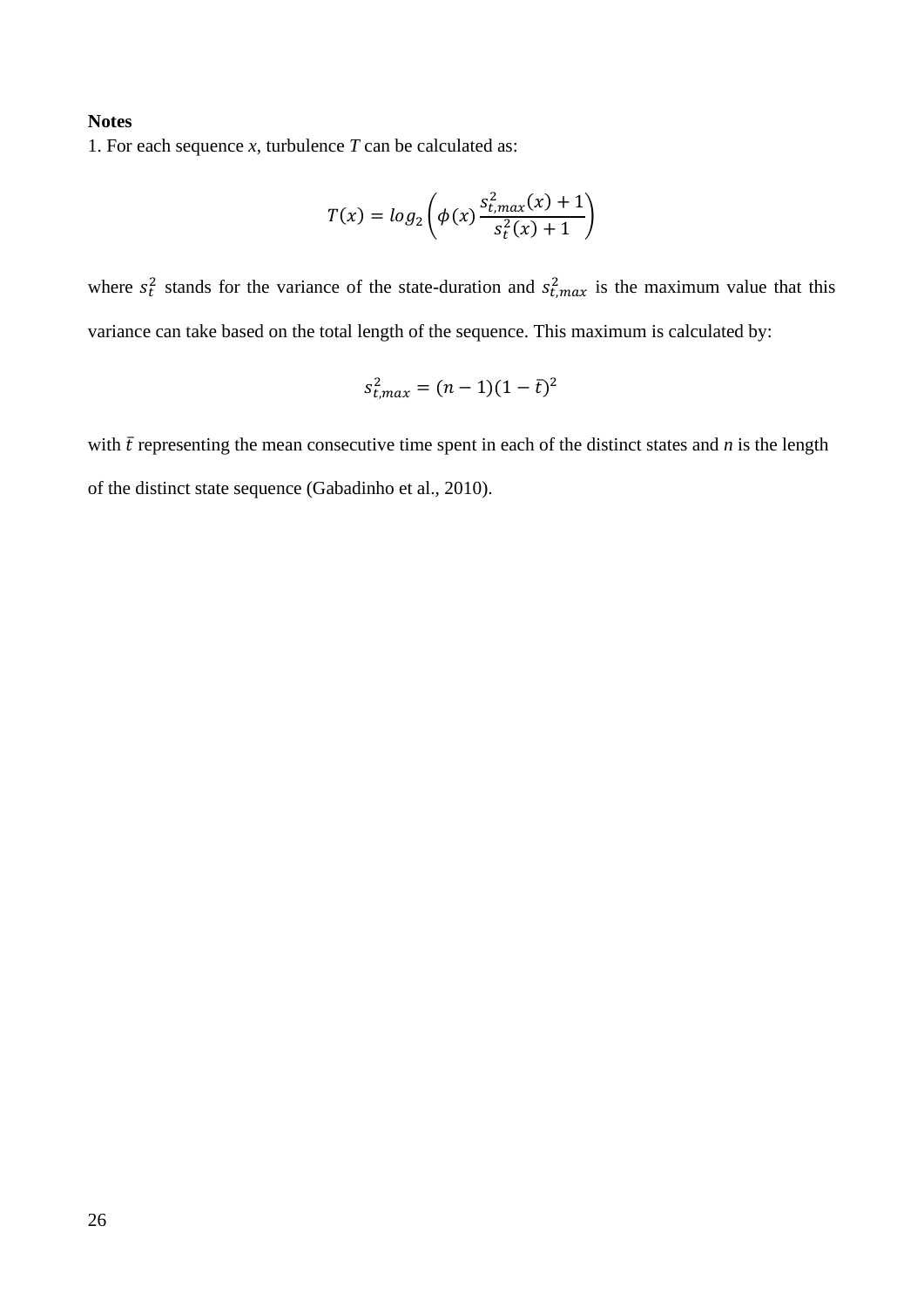## **References**

- Aisenbrey S, Evertsson M and Grunow D (2009) Is there a career penalty for mothers' time out? A comparison of Germany, Sweden and the United States. *Social Forces* 88(2): 573-605.
- Aisenbrey S and Fasang A (2017) The interplay of work and family trajectories over the life course: Germany and the United States in comparison. *American Journal of Sociology* 122(5): 1448- 1484.
- Bachmann R and Felder R (2018) Job stability in Europe over the cycle. *International Labour Review* 157(3): 481-518.
- Biemann T, Fasang A and Grunow D (2011) Do economic globalization and industry growth destabilize careers? An analysis of career complexity and career patterns over time. *Organization Studies* 32(12): 1639–1663.
- Biemann T, Zacher H and Feldman D (2012) Career patterns: A twenty-year panel study. *Journal of Vocational Behavior* 81(2): 159–170.
- Blinder AS (1973) Wage discrimination: Reduced form and structural estimates. *Journal of Human Resources* 8(4): 436-455.
- Brückner H and Mayer KU (2005) De-standardization of the life course: What it might mean? And if it means anything, whether it actually took place? *Advances in Life Course Research* 9: 27- 53.
- Brzinsky-Fay C and Solga H (2016) Compressed, postponed, or disadvantaged? School-to-worktransition patterns and early occupational attainment in West Germany. *Research in Social Stratification and Mobility* 46(A): 21-36.
- Buchholz S, Hofäcker D, Mills M, Blossfeld HP, Kurz K and Hofmeister H (2008) Life courses in the globalization process: The development of social inequalities in modern societies. *European Sociological Review* 25(1): 53-71.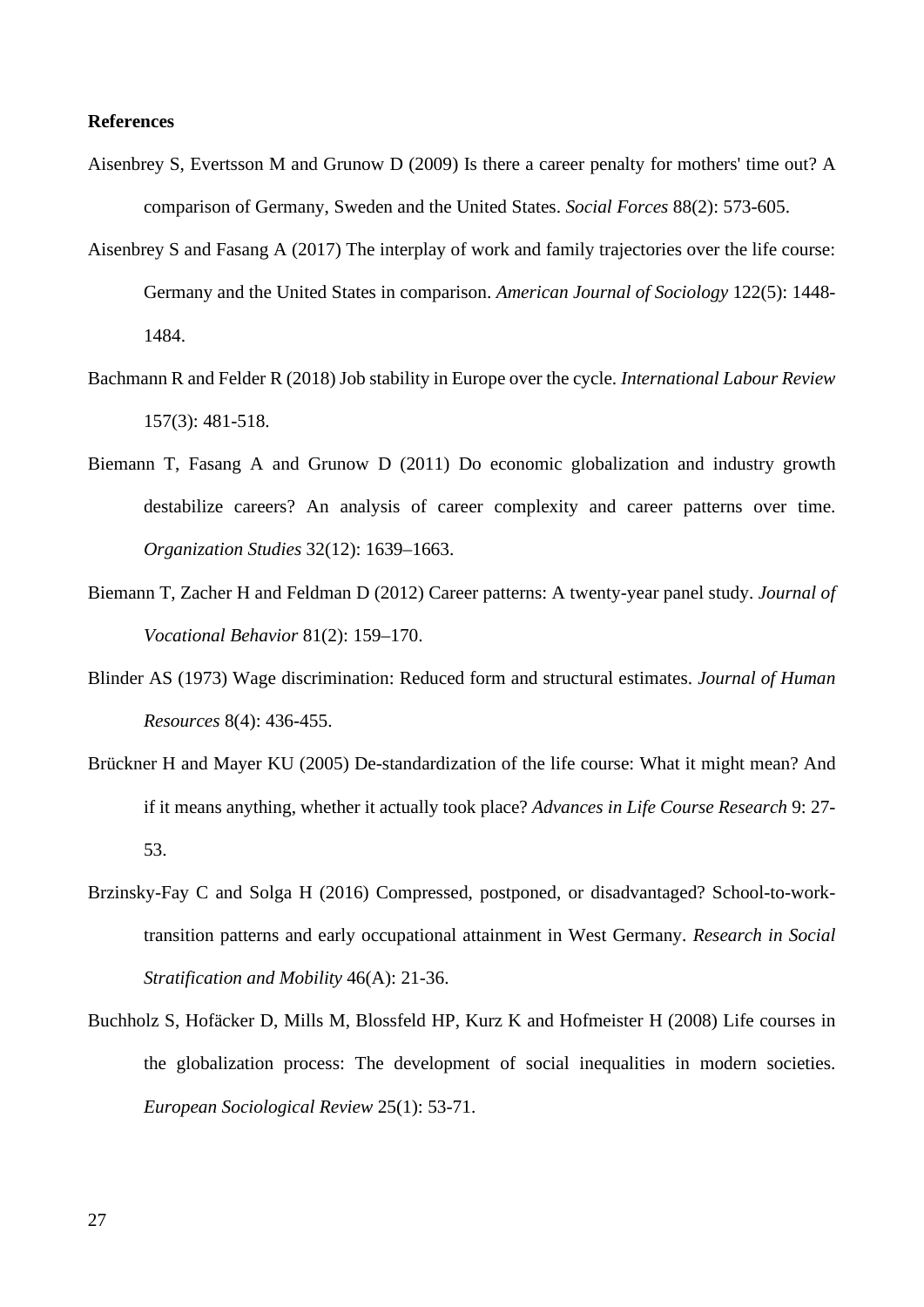- Bühlmann F (2018) Trajectories of vulnerability: A sequence-analytical approach. In: Tillmann R, Voorpostel M and Farago P (eds) *Social Dynamics in Swiss Society. Empirical Studies Based on the Swiss Household Panel.* Cham: Springer, pp. 129-143.
- Eliasson K and Hansson P (2016) Are workers more vulnerable in tradable industries? *Review of World Economics* 152(2): 283-320.
- Elzinga CH (2010) Complexity of categorical time series. *Sociological Methods & Research* 38(3): 463-481.
- Eurofound (2017) *Occupational change and wage inequality: European Jobs Monitor 2017*. Luxembourg: Publications Office of the European Union.
- European Commission (2009) *Gender segregation in the labour market. Root causes, implications and policy responses in the EU*. Luxembourg: Publications Office of the European Union.
- Evertsson M, Grunow D and Aisenbrey S (2016) Work interruptions and young women's career prospects in Germany, Sweden and the US. *Work, Employment and Society* 30(2): 291-308.
- Fasang AE (2012) Retirement patterns and income inequality. *Social Forces* 90(3): 685-711.
- Fenton S and Dermott E (2006) Fragmented careers? Winners and losers in young adult labour markets. *Work, Employment and Society* 20(2): 205–221.
- Frocrain P and Giraud P-N (2017) The Evolution of Tradable and Non-tradable Employment: Evidence from France. *i3 Working Papers Series.* Paris: The Interdisciplinary Institute of Innovation.
- Gabadinho A, Ritschard G, Studer M and Müller N (2010) Mining sequence data in R with the TraMineR package: A user's guide. University of Geneva.
- Grönlund A, Halldén K and Magnusson C (2017) A Scandinavian success story? Women's labour market outcomes in Denmark, Finland, Norway and Sweden. *Acta Sociologica* 60(2): 97-119.
- Härkönen J and Bihagen E (2011) Occupational attainment and career progression in Sweden. *European Societies* 13(3): 451-479.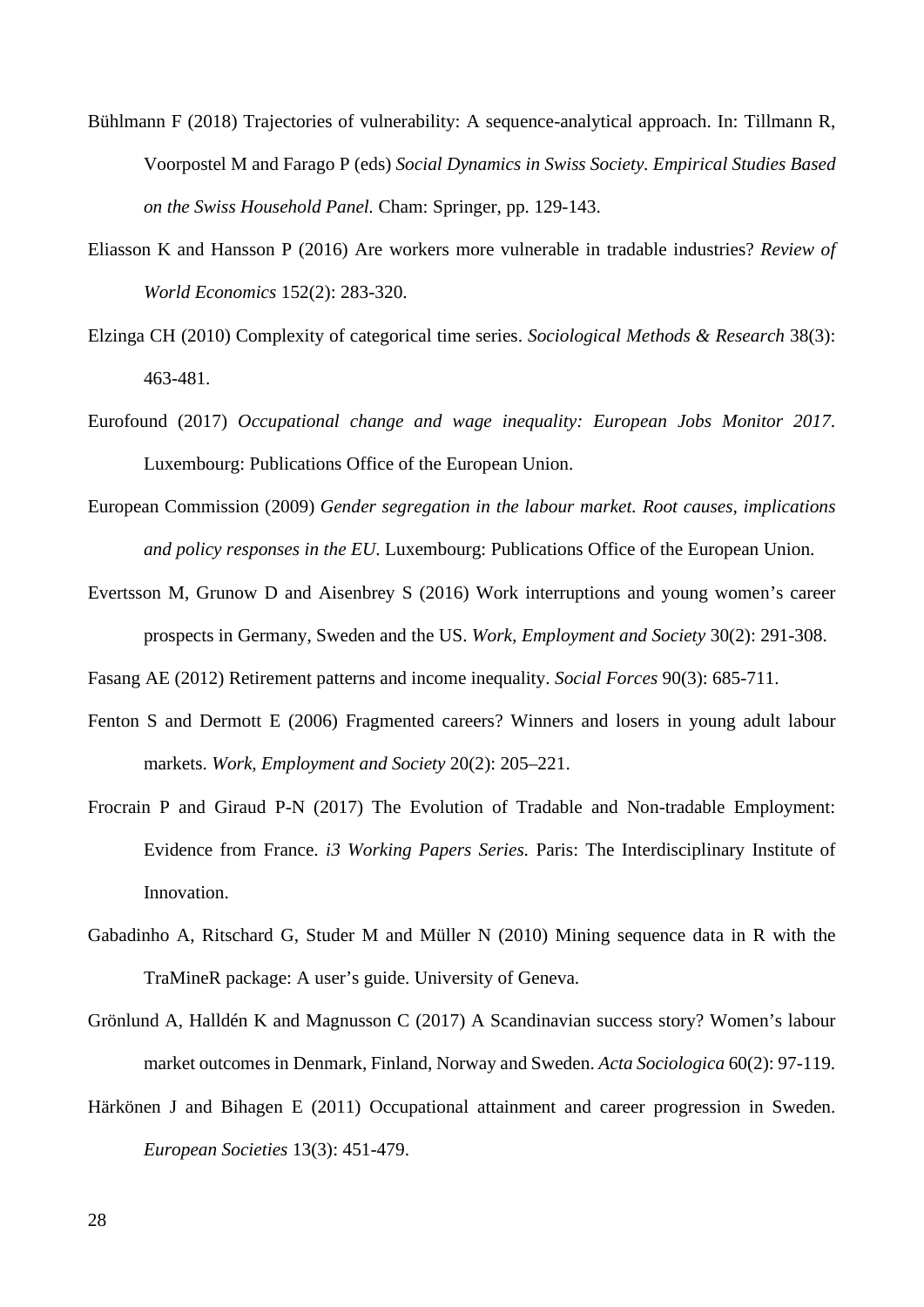- Härkönen J, Manzoni A and Bihagen E (2016) Gender inequalities in occupational prestige across the working life: An analysis of the careers of West Germans and Swedes born from the 1920s to the 1970s. *Advances in Life Course Research* 29: 41-51.
- Hollister M (2011) Employment stability in the U.S. labor market: Rhetoric versus reality. *Annual Review of Sociology* 37(1): 305–324.
- Jann B (2008) The Blinder–Oaxaca decomposition for linear regression models. *The Stata Journal* 8(4): 453-479.
- Jarvis BF and Song X (2017) Rising intragenerational occupational mobility in the United States, 1969 to 2011. *American Sociological Review* 82(3): 568-599.
- Kalleberg A (2011) *Good Jobs, Bad Jobs: The Rise of Polarized and Precarious Employment Systems in the United States, 1970s–2000s,* New York: Russell Sage Foundation.
- Kitagawa EM (1955) Components of a difference between two rates. *Journal of the American Statistical Association* 50(272): 1168-1194.
- Kuitto K, Salonen J and Helmdag J (2019) Gender inequalities in early career trajectories and parental leaves: Evidence from a Nordic welfare state. *Social Sciences* 8(9): 253.
- Lahtinen H, Sirniö O and Martikainen P (2020) Social class and the risk of unemployment: Trends, gender differences and the contribution of education. *Acta Sociologica* 63(3): 303-321.
- López-Andreu M and Rubery J (2018) Austerity and women's employment trajectories in Spain and the UK: A comparison of two flexible labour markets. *Economic and Industrial Democracy*. Epub ahead of print 22 March 2018. DOI: 10.1177/0143831X18760988.
- Manzoni A, Härkönen J and Mayer KU (2014) Moving on? A growth-curve analysis of occupational attainment and career progression patterns in West Germany. *Social Forces* 92(4): 1285-1312.
- Mayer KU (2005) Life courses and life chances in a comparative perspective. In: Svallfors S (ed) *Analyzing Inequality: Life Chances and Social Mobility in Comparative Perspective.* Stanford: Stanford University Press, pp. 17-55.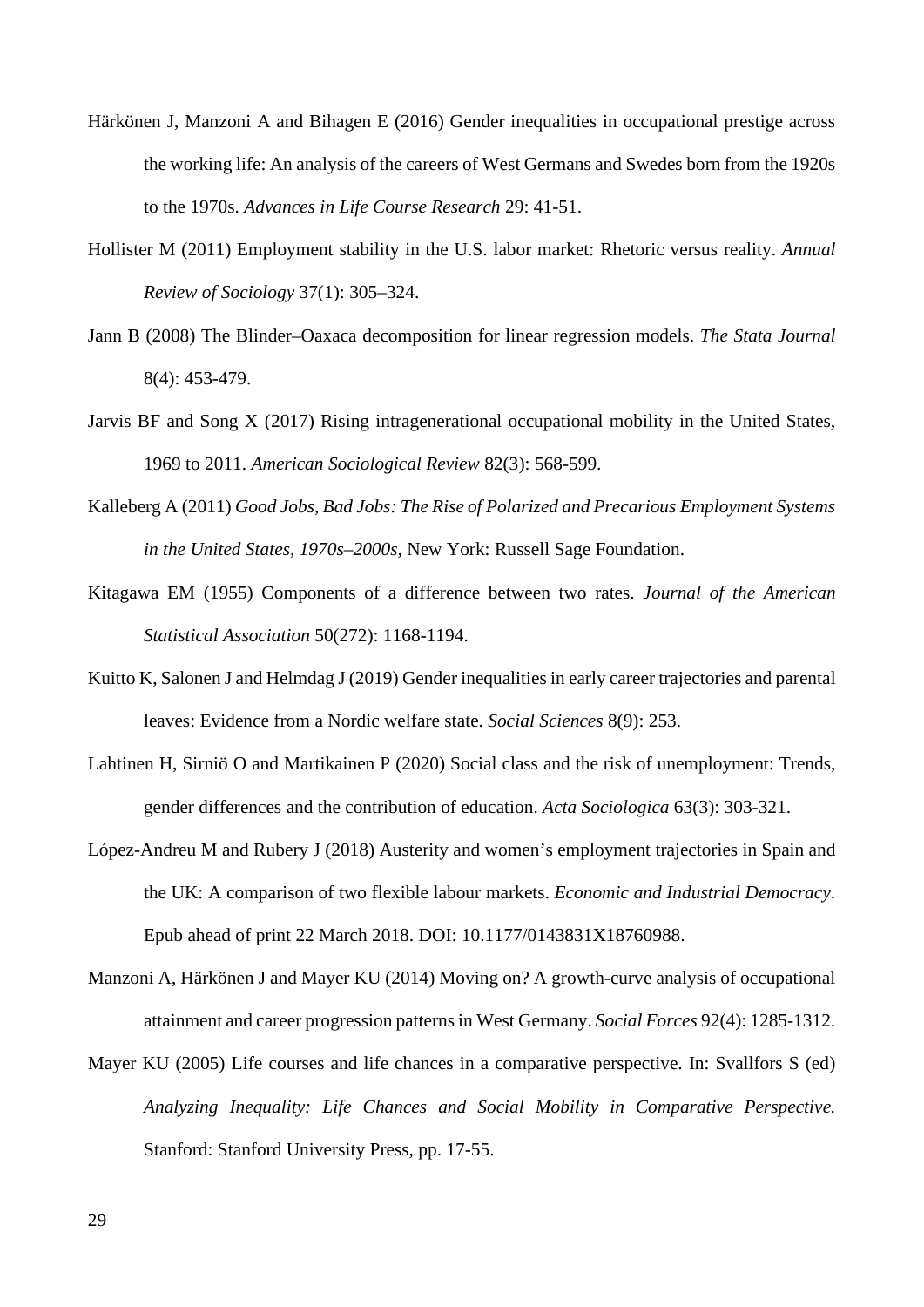- Möhring K (2016) Life course regimes in Europe: Individual employment histories in comparative and historical perspective. *Journal of European Social Policy* 26(2): 124-139.
- Oaxaca R (1973) Male-female wage differentials in urban labor markets. *International Economic Review* 14(3): 693-709.
- Pelletier D, Bignami-Van Assche S and Simard-Gendron A (2020) Measuring life course complexity with dynamic sequence analysis. *Social Indicators Research* 152: 1127–1151.
- Piton S (2018) Do unit labor costs matter? A decomposition exercise on European data. *CEPII Working Papers.* Paris: CEPII.

Potter J (2015) *Crisis at Work: Identity and the End of Career*. Basingstoke: Palgrave Macmillan.

- Pyöriä P (2006) *Understanding Work in the Age of Information: Finland in Focus*. Tampere: Tampere University Press.
- Riekhoff A-J (2018) Extended working lives and late-career destabilisation: A longitudinal study of Finnish register data. *Advances in Life Course Research* 35: 114-125.
- Ritschard G, Bussi M and O'Reilly J (2018) An index of precarity for measuring early employment insecurity. In: Ritschard G and Studer M (eds) *Sequence Analysis and Related Approaches. Life Course Research and Social Policies.* Cham: Springer, pp. 279-295.
- Rokkanen M and Uusitalo R (2010) Changes in job stability: Evidence from lifetime job histories. *IZA Discussion Paper.* Bonn: IZA.
- Rubery J, Keizer A and Grimshaw D (2016) Flexibility bites back: The multiple and hidden costs of flexible employment policies. *Human Resource Management Journal* 26(3): 235-251.
- Schellenberg C, Krauss A, Hättich A and Häfeli K (2016) Occupational career patterns over 30 years: Predictors and outcomes. *Empirical Research in Vocational Educational and Training* 8(1):  $1-22$ .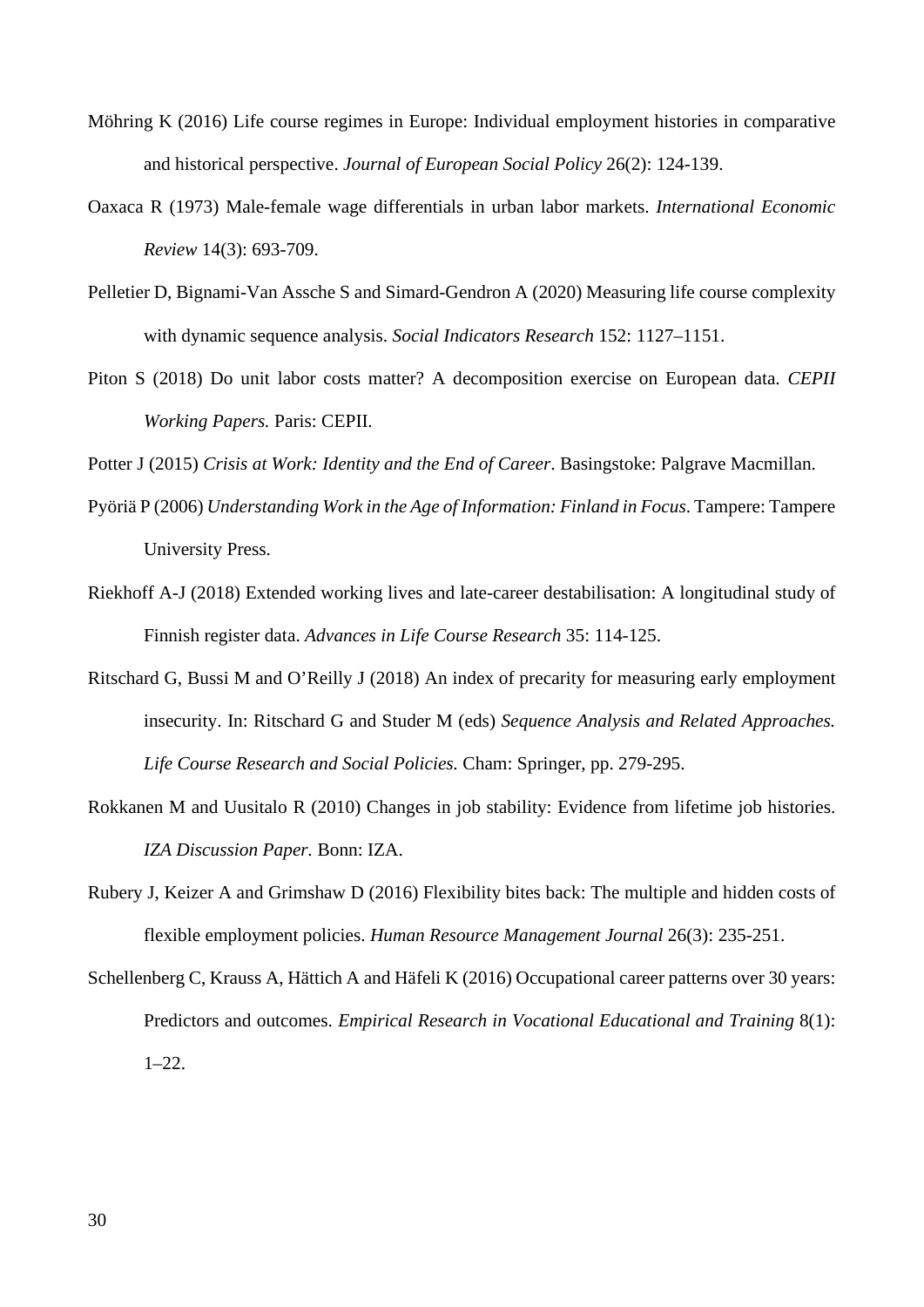- Scherer S (2005) Patterns of labour market entry long wait or career instability? An empirical comparison of Italy, Great Britain and West Germany. *European Sociological Review* 21(5): 427-440.
- Stawarz N (2018) Patterns of intragenerational social mobility: An analysis of heterogeneity of occupational careers. *Advances in Life Course Research* 38: 1–11.
- Struffolino E and Raitano M (2020) Early-career complexity before and after labour-market deregulation in Italy: Heterogeneity by gender and socio-economic status across cohorts. *Social Indicators Research* 151: 231–257.
- Van Winkle Z and Fasang A (2017) Complexity in employment life courses in Europe in the Twentieth Century – Large cross-national differences but little change across birth cohorts. *Social Forces* 96(1): 1–30.
- Widmer ED and Ritschard G (2009) The de-standardization of the life course: Are men and women equal? *Advances in Life Course Research* 14: 28-39.
- Virtanen P, Lipiäinen L, Hammarström A, Janlert U, Saloniemi A and Nummi T (2011) Tracks of labour market attachment in early middle age: A trajectory analysis over 12 years. *Advances in Life Course Research* 16: 55-64.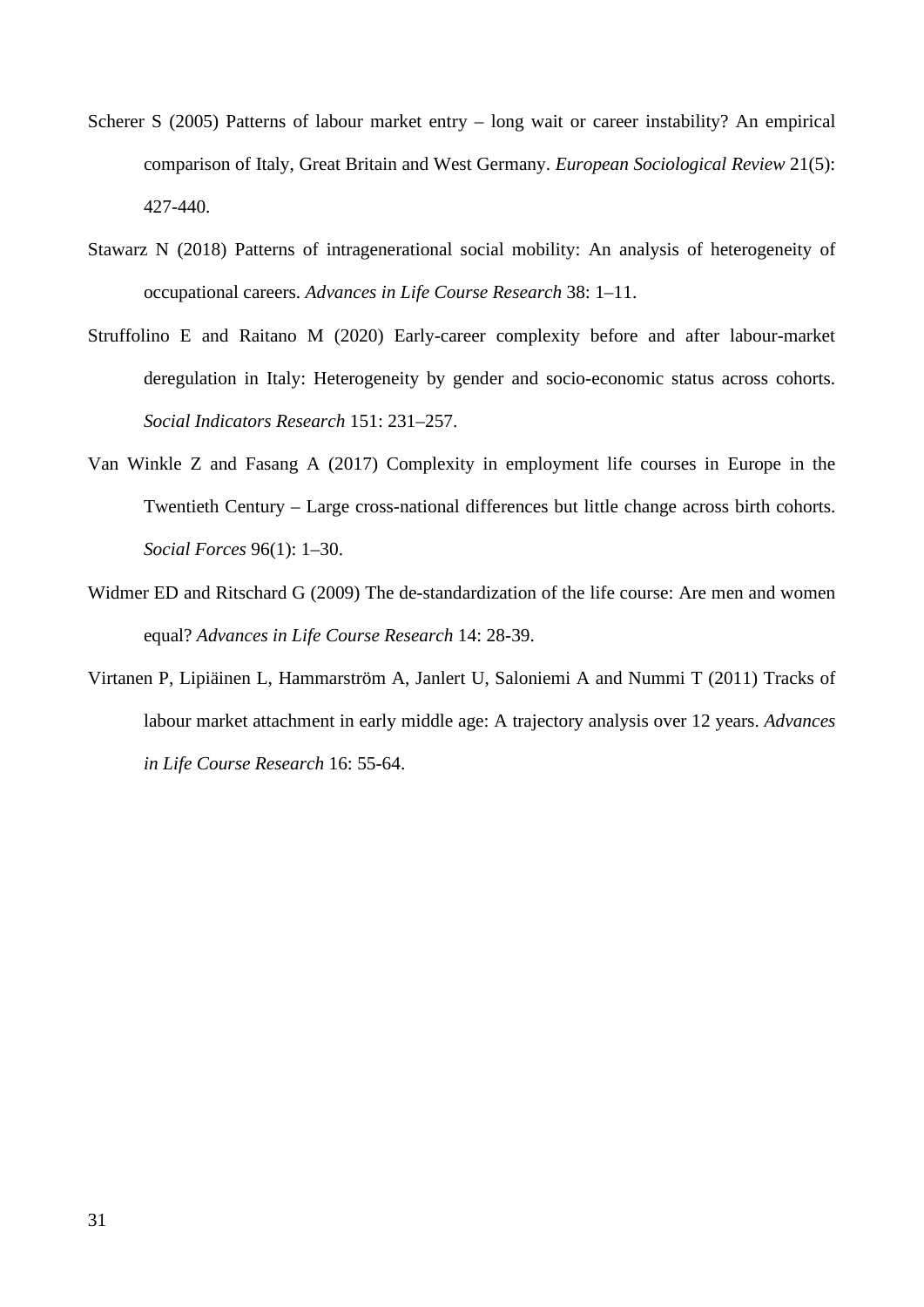## **Figures**



**Figure 1. Employment status at age 30 by birth year, percentage of the study population.**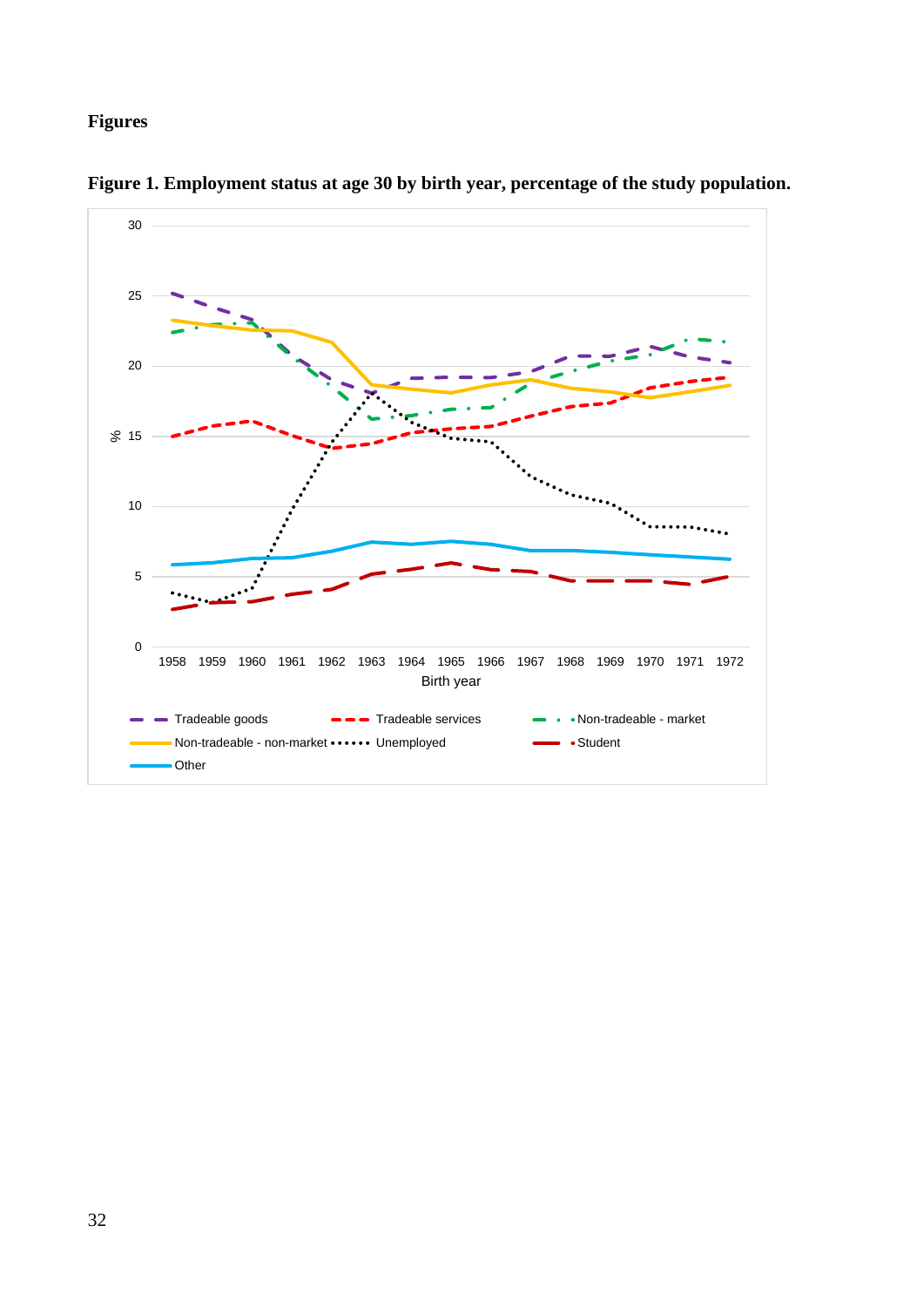## **Figure 2. Career turbulence by cohort and gender: a) Status turbulence and b) Status and job turbulence**



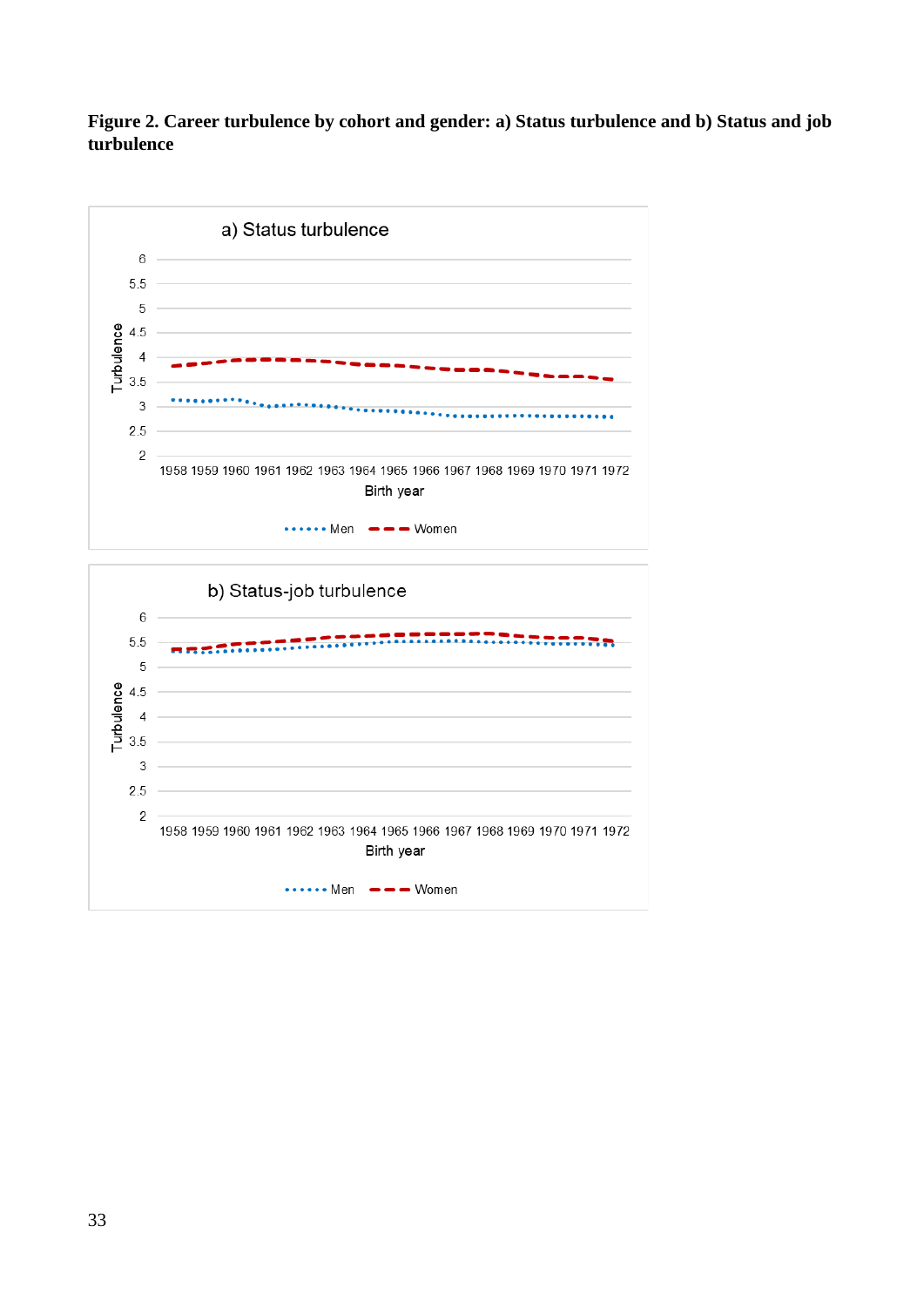**Figure 3. Decomposition of average changes in career turbulence between the 1958–1962 and 1963–1967 birth cohorts: a) Men, status turbulence, b) Women, status turbulence, c) Men, status-job turbulence, and d) Women, status-job turbulence**



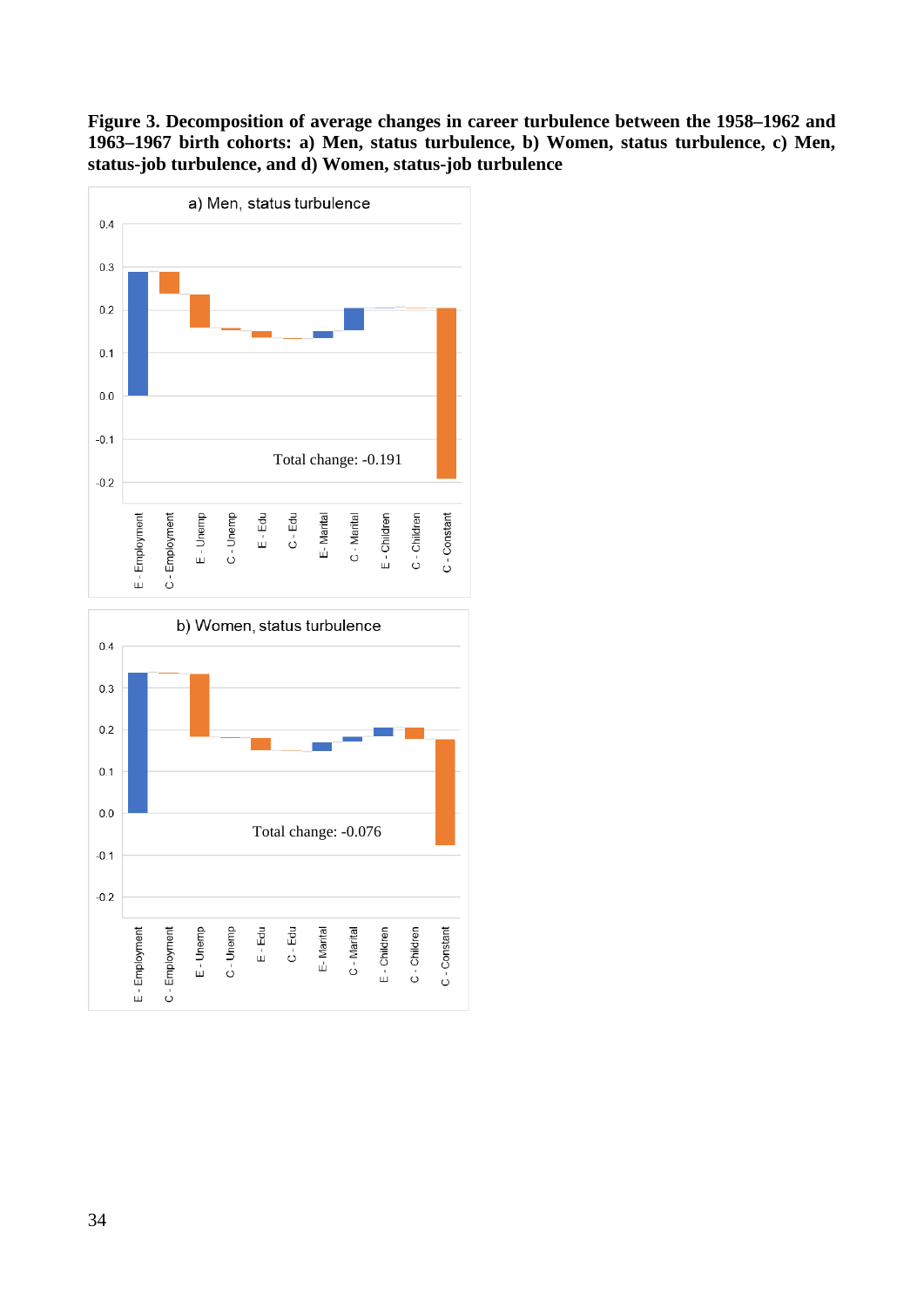



Note:  $E =$  Endowments,  $C =$  Coefficients, Employment = Employment status at age 30, Unemp = Regional unemployment rate,  $Edu = Level$  of education, Marital = Marital status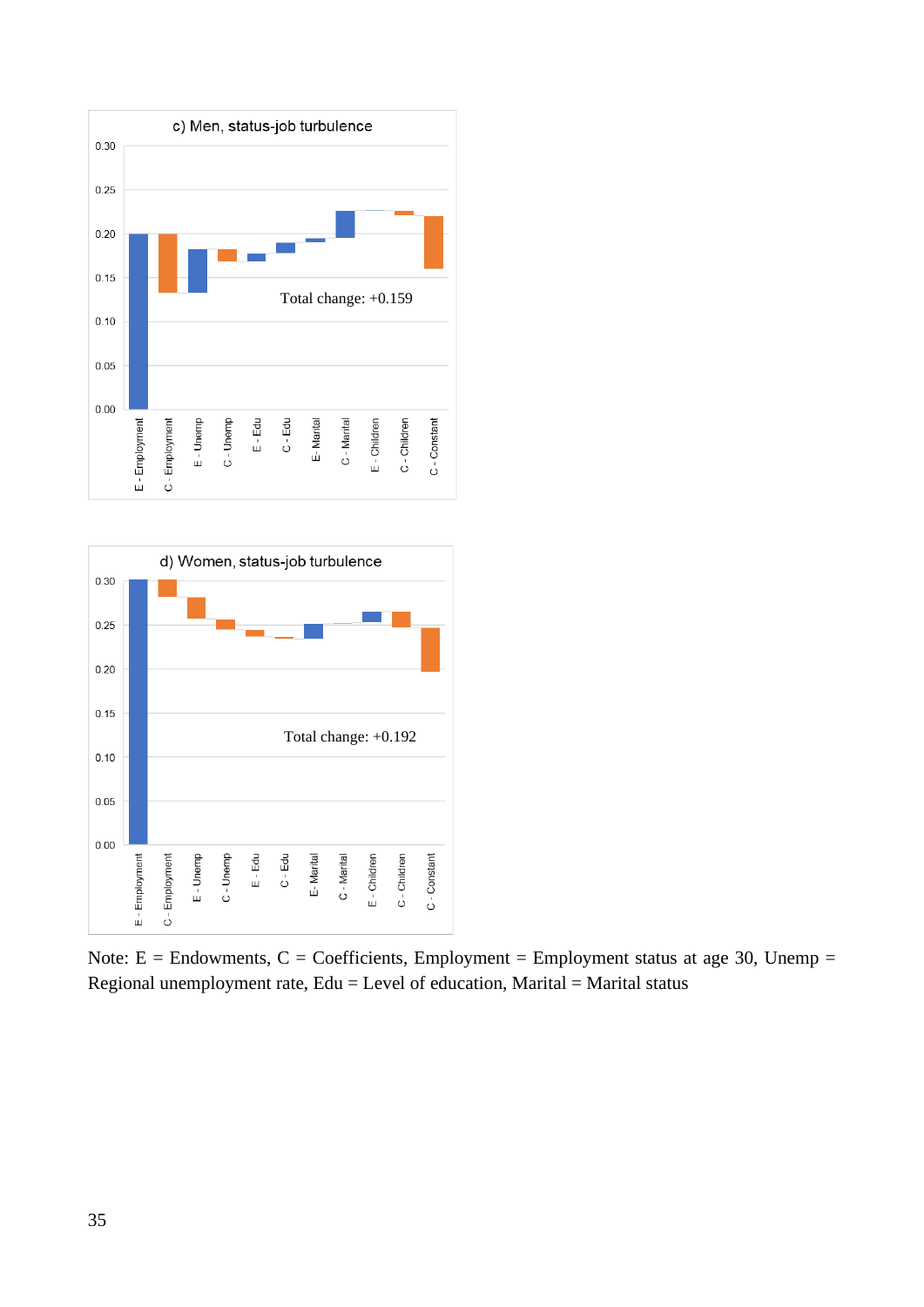## **Figure 4. Decomposition of average changes in career turbulence between the 1958–1962 and 1968–1972 birth cohorts: a) Men, status turbulence, b) Women, status turbulence, c) Men, status-job turbulence, and d) Women, status-job turbulence**





36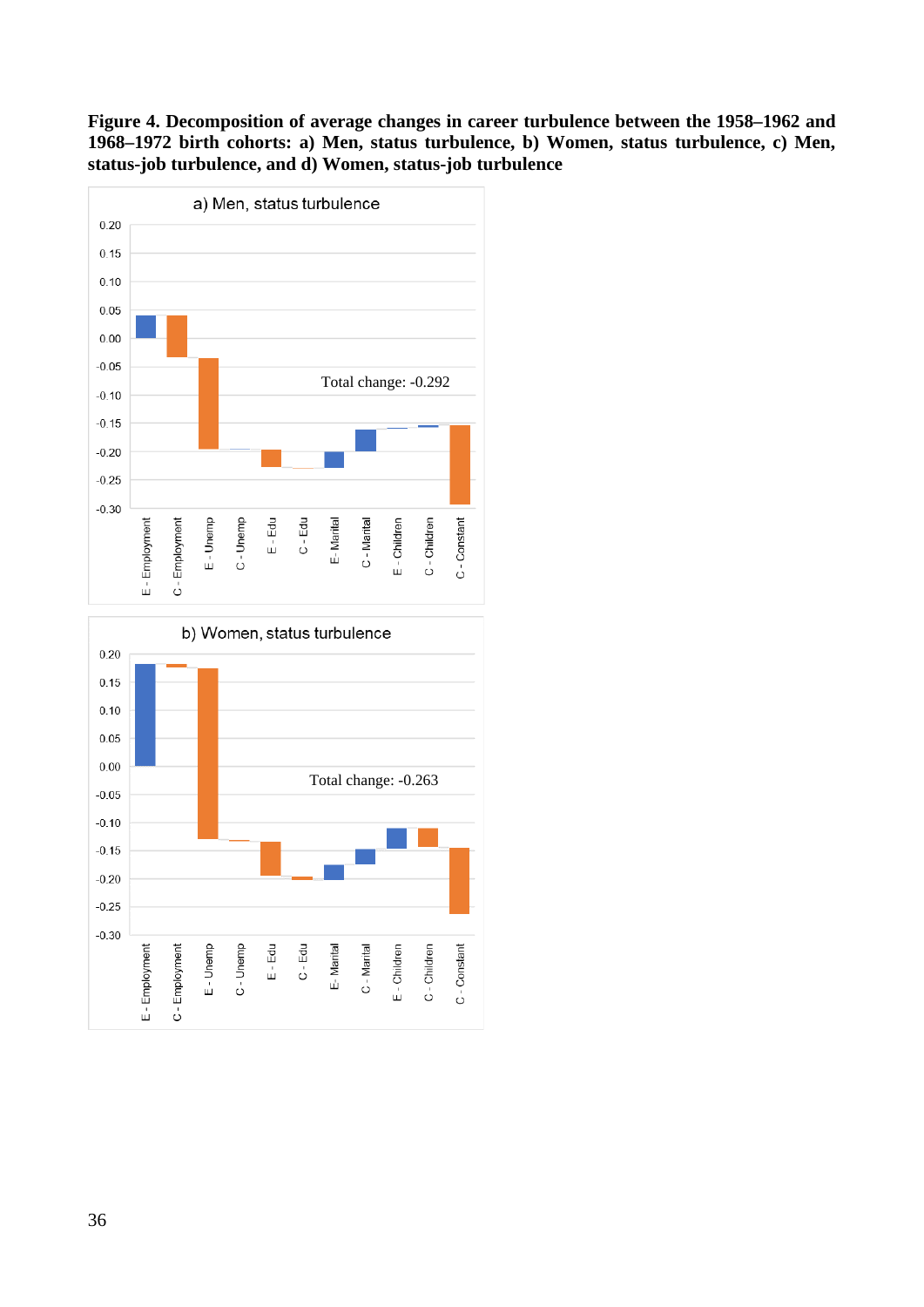

Note:  $E =$  Endowments,  $C =$  Coefficients, Employment = Employment status at age 30, Unemp = Regional unemployment rate,  $Edu = Level$  of education, Marital = Marital status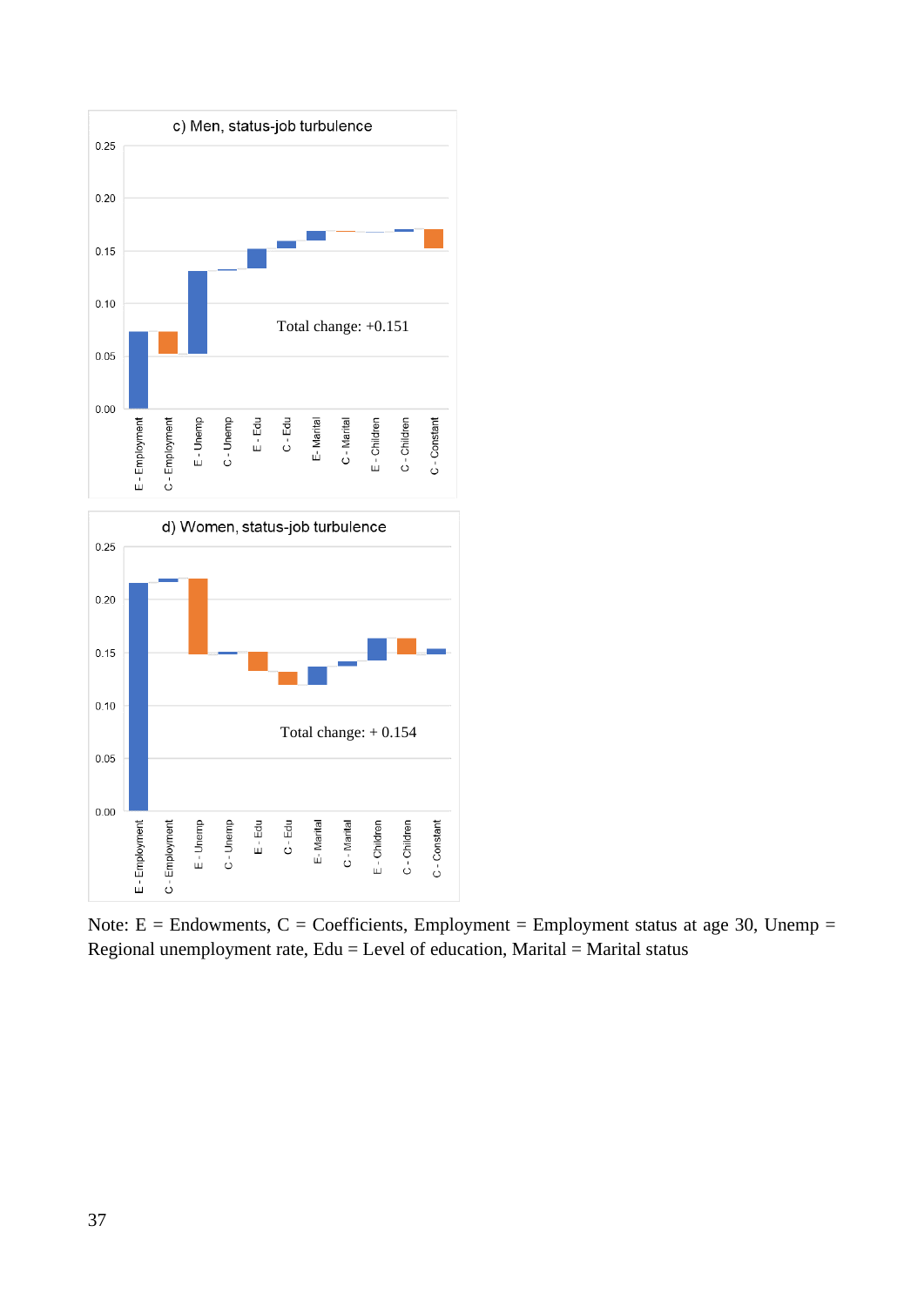## **Tables**

# **Table 1. Summary statistics.**

| <b>Variable</b>             |                                    | Mean (SE) or % |
|-----------------------------|------------------------------------|----------------|
|                             |                                    |                |
| Dependent variables         |                                    |                |
| Status turbulence           |                                    | 3.37(2.70)     |
| Status-job turbulence       |                                    | 5.50(3.04)     |
| Independent variables       |                                    |                |
| Women                       |                                    | 49.13%         |
| Years in education          |                                    | 12.68(2.47)    |
| Regional unemployment rate  |                                    | 13.07 (3.64)   |
| Marital status at age 30    | Unmarried                          | 46.68%         |
|                             | Married                            | 48.29%         |
|                             | Divorced/widowed                   | 5.03%          |
| Family formation            | No children                        | 24.84%         |
|                             | No children at 30, children at 44  | 22.44%         |
|                             | Children, same number at 30 and 44 | 37.62%         |
|                             | Children at 30, more at 44         | 15.10%         |
| Employment status at age 30 | Tradeable goods sector             | 20.78%         |
|                             | Tradeable services sector          | 16.19%         |
|                             | Non-tradeable – market sector      | 19.79%         |
|                             | Non-tradeable – non-market sector  | 19.90%         |
|                             | Unemployed                         | 10.58%         |
|                             | Student                            | 4.53%          |
|                             | Other                              | 6.72%          |
|                             | Employed, sector unknown           | 1.52%          |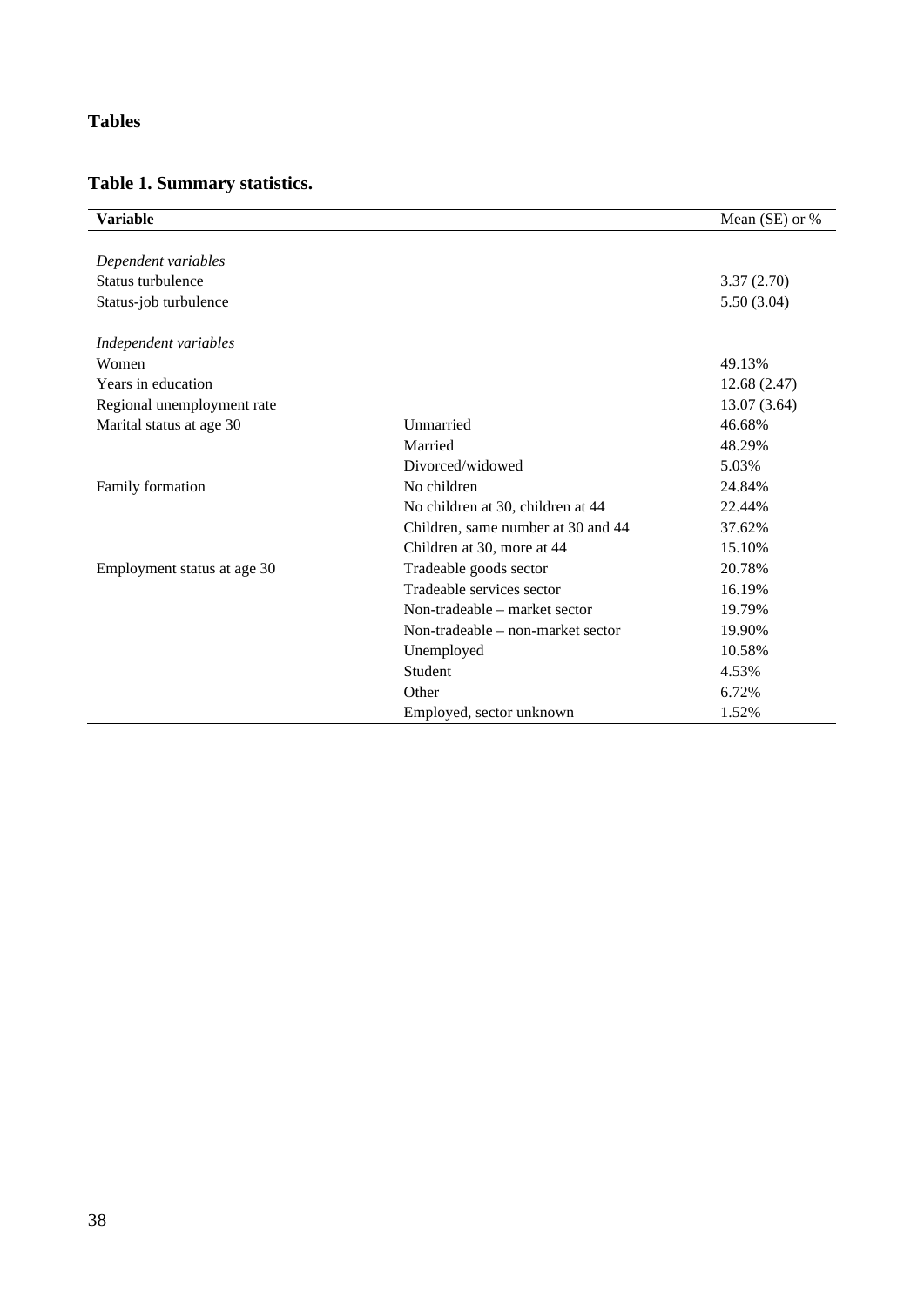|                           |                      | 1.          | 2.          | 3.           | 4.          |
|---------------------------|----------------------|-------------|-------------|--------------|-------------|
|                           |                      | Men, status | Women,      | Men, status- | Women,      |
|                           |                      | turbulence  | status      | job          | status-job  |
|                           |                      |             | turbulence  | turbulence   | turbulence  |
| Employment status at age  | Tradeable services   | $0.060***$  | $0.103***$  | $0.403***$   | $0.343***$  |
| 30 (ref. Employed in      |                      | (0.009)     | (0.013)     | (0.012)      | (0.015)     |
| tradeable goods sector)   | Non-tradeable        | $0.432***$  | $0.147***$  | $0.883***$   | $0.322***$  |
|                           | market               | (0.009)     | (0.013)     | (0.011)      | (0.015)     |
|                           | Non-tradeable non-   | $-0.153***$ | $-0.266***$ | $-1.809***$  | $-1.927***$ |
|                           | market               | (0.010)     | (0.012)     | (0.013)      | (0.014)     |
|                           | Unemployed           | $3.141***$  | 2.775***    | 2.186***     | $1.646***$  |
|                           |                      | (0.011)     | (0.015)     | (0.014)      | (0.017)     |
|                           | Student              | 2.699***    | 2.283***    | 1.730***     | 1.118***    |
|                           |                      | (0.017)     | (0.018)     | (0.022)      | (0.020)     |
|                           | Other                | 3.080***    | 2.384***    | $2.143***$   | 1.129***    |
|                           |                      | (0.022)     | (0.014)     | (0.028)      | (0.016)     |
|                           | Unknown              | 1.219***    | $0.965***$  | $1.575***$   | $0.952***$  |
|                           |                      | (0.024)     | (0.033)     | (0.030)      | (0.037)     |
| Regional unemployment     |                      | $0.046***$  | $0.084***$  | $-0.023***$  | $0.016***$  |
| rate                      |                      | (0.001)     | (0.001)     | (0.001)      | (0.001)     |
| Years in education        |                      | $-0.066***$ | $-0.096***$ | $0.033***$   | $-0.028***$ |
|                           |                      | (0.001)     | (0.002)     | (0.002)      | (0.002)     |
| Marital status at age 30  | Married              | $-0.242***$ | $-0.248***$ | $-0.072***$  | $-0.172***$ |
| (ref. Single)             |                      | (0.008)     | (0.009)     | (0.010)      | (0.010)     |
|                           | Divorced/widowed     | $0.433***$  | $0.487***$  | $0.574***$   | $0.591***$  |
|                           |                      | (0.016)     | (0.015)     | (0.021)      | (0.018)     |
| Children (ref. No         | Childless at 30,     | $-0.682***$ | $0.817***$  | $-0.163***$  | $0.709***$  |
| children)                 | children at 44       | (0.008)     | (0.012)     | (0.011)      | (0.013)     |
|                           | Children at 30, no   | $-0.454***$ | $0.132***$  | $-0.095***$  | $0.222***$  |
|                           | change by 44         | (0.009)     | (0.011)     | (0.012)      | (0.013)     |
|                           | Children at 30, more | $-0.777***$ | $0.661***$  | $-0.312***$  | $0.525***$  |
|                           | by $44$              | (0.011)     | (0.013)     | (0.014)      | (0.015)     |
| Intercept                 |                      | 3.212***    | 3.188***    | 5.262***     | 5.413***    |
|                           |                      | (0.014)     | (0.018)     | (0.017)      | (0.020)     |
| Adj. R-squared empty      |                      | 0.003       | 0.002       | 0.001        | 0.001       |
| model with cohort         |                      |             |             |              |             |
| dummies only              |                      |             |             |              |             |
| Adj. R-squared full model |                      | 0.253       | 0.203       | 0.140        | 0.171       |
| ${\bf N}$                 |                      | 519,048     | 501,226     | 519,048      | 501,226     |

# **Table 2. OLS regression results, predictors of career instability.**

Note: Cohort dummies included but not reported. \*  $p < 0.05$ , \*\*  $p < 0.01$ , \*\*\*  $p < 0.001$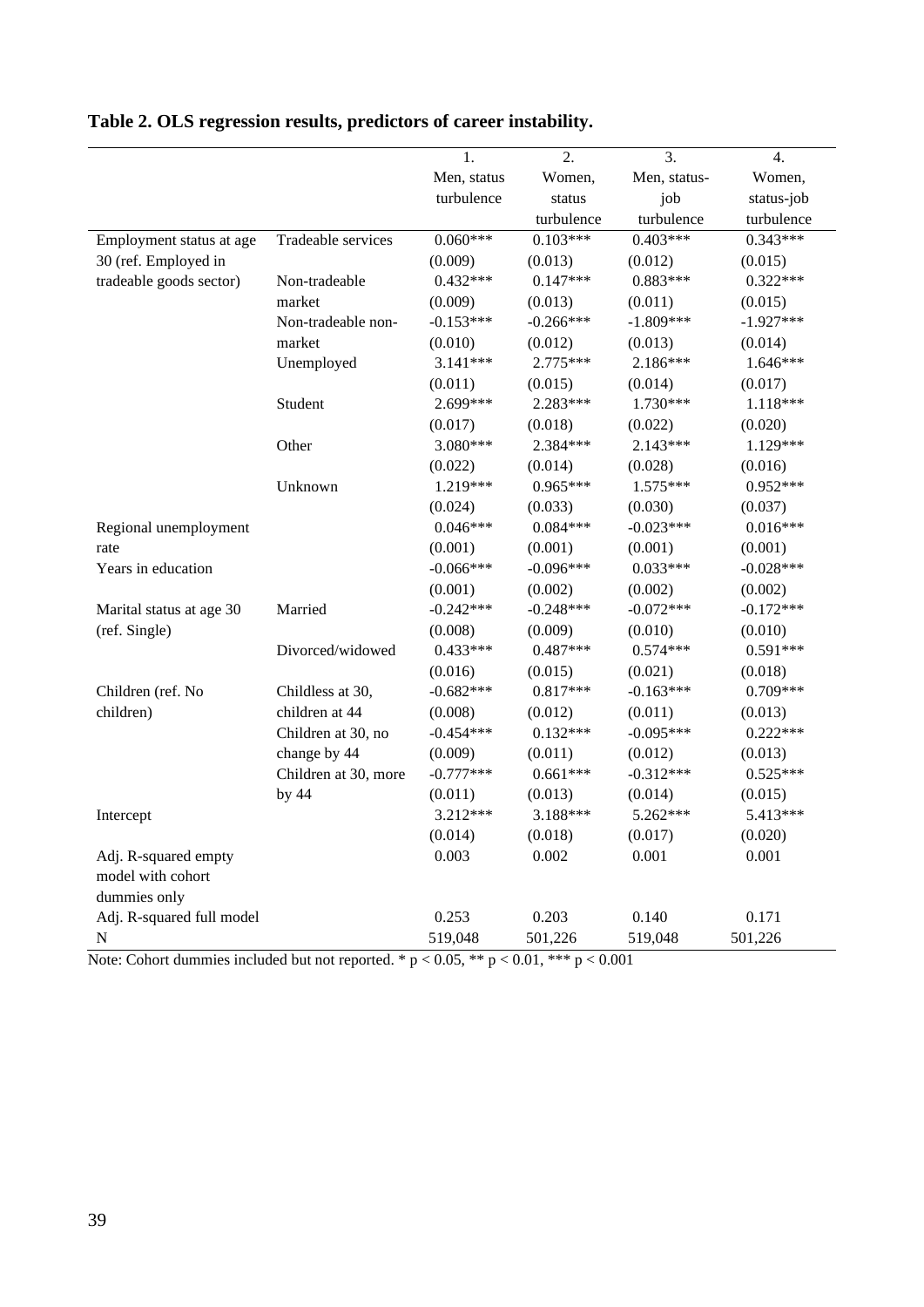# **Appendix Table A1. Bivariate results, OLS regression coefficients**

|                                               |                              | <b>Status</b> | Status-job  |
|-----------------------------------------------|------------------------------|---------------|-------------|
|                                               |                              | turbulence    | turbulence  |
| Gender (ref. Male)<br>Female                  |                              | $0.858***$    | $0.133***$  |
|                                               |                              | (0.005)       | (0.006)     |
| Employment status at age 30 (ref. Employed in | Tradeable services           | $0.107***$    | $0.498***$  |
| tradeable goods sector)                       |                              | (0.008)       | (0.009)     |
|                                               | Non-tradeable market         | $0.383***$    | $0.740***$  |
|                                               |                              | (0.008)       | (0.009)     |
|                                               | Non-tradeable non-market     | 0.013         | $-1.642***$ |
|                                               |                              | (0.008)       | (0.009)     |
|                                               | Unemployed                   | $3.156***$    | 2.034***    |
|                                               |                              | (0.009)       | (0.011)     |
|                                               | Student                      | 2.546***      | $1.563***$  |
|                                               |                              | (0.012)       | (0.014)     |
|                                               | Other                        | 2.901***      | $1.603***$  |
|                                               |                              | (0.011)       | (0.012)     |
|                                               | Unknown                      | 1.198***      | 1.388***    |
|                                               |                              | (0.020)       | (0.023)     |
| Regional unemployment rate                    |                              | $0.083***$    | $-0.010***$ |
|                                               |                              | (0.001)       | (0.001)     |
| Years in education                            |                              | $-0.120***$   | $-0.081***$ |
|                                               |                              | (0.001)       | (0.001)     |
| Marital status at age 30 (ref. Single)        | Married                      | $-0.289***$   | $-0.224***$ |
|                                               |                              | (0.005)       | (0.006)     |
|                                               | Divorced/widowed             | $0.810***$    | $0.765***$  |
|                                               |                              | (0.012)       | (0.014)     |
| Children (ref. No children)                   | Childless at 30, children at | $-0.447***$   | $-0.041***$ |
|                                               | 44                           | (0.008)       | (0.009)     |
|                                               | Children at 30, no change    | $-0.135***$   | $-0.046***$ |
|                                               | by 44                        | (0.007)       | (0.008)     |
|                                               | Children at 30, more by 44   | $-0.376***$   | $-0.183***$ |
|                                               |                              | (0.009)       | (0.010)     |
| Birth year (ref. 1958)                        | 1959                         | 0.009         | $-0.004$    |
|                                               |                              | (0.014)       | (0.016)     |
|                                               | 1960                         | $0.061***$    | $0.068***$  |
|                                               |                              | (0.014)       | (0.016)     |
|                                               | 1961                         | $0.043**$     | $0.090***$  |
|                                               |                              | (0.014)       | (0.016)     |
|                                               | 1962                         | 0.012         | $0.131***$  |
|                                               |                              | (0.014)       | (0.016)     |
|                                               | 1963                         | $-0.027$      | $0.180***$  |
|                                               |                              | (0.014)       | (0.016)     |
|                                               | 1964                         | $-0.098***$   | $0.210***$  |
|                                               |                              | (0.014)       | (0.016)     |
|                                               | 1965                         | $-0.118***$   | $0.241***$  |
|                                               |                              | (0.014)       | (0.016)     |
|                                               | 1966                         | $-0.158***$   | $0.256***$  |
|                                               |                              | (0.014)       | (0.016)     |
|                                               | 1967                         | $-0.212***$   | $0.261***$  |
|                                               |                              | (0.014)       | (0.016)     |
|                                               | 1968                         | $-0.217***$   | $0.251***$  |
|                                               |                              | (0.015)       | (0.016)     |
|                                               | 1969                         | $-0.242***$   | $0.222***$  |
|                                               |                              | (0.015)       | (0.017)     |
|                                               | 1970                         | $-0.280***$   | $0.191***$  |
|                                               |                              | (0.015)       | (0.017)     |
|                                               | 1971                         | $-0.278***$   | $0.188***$  |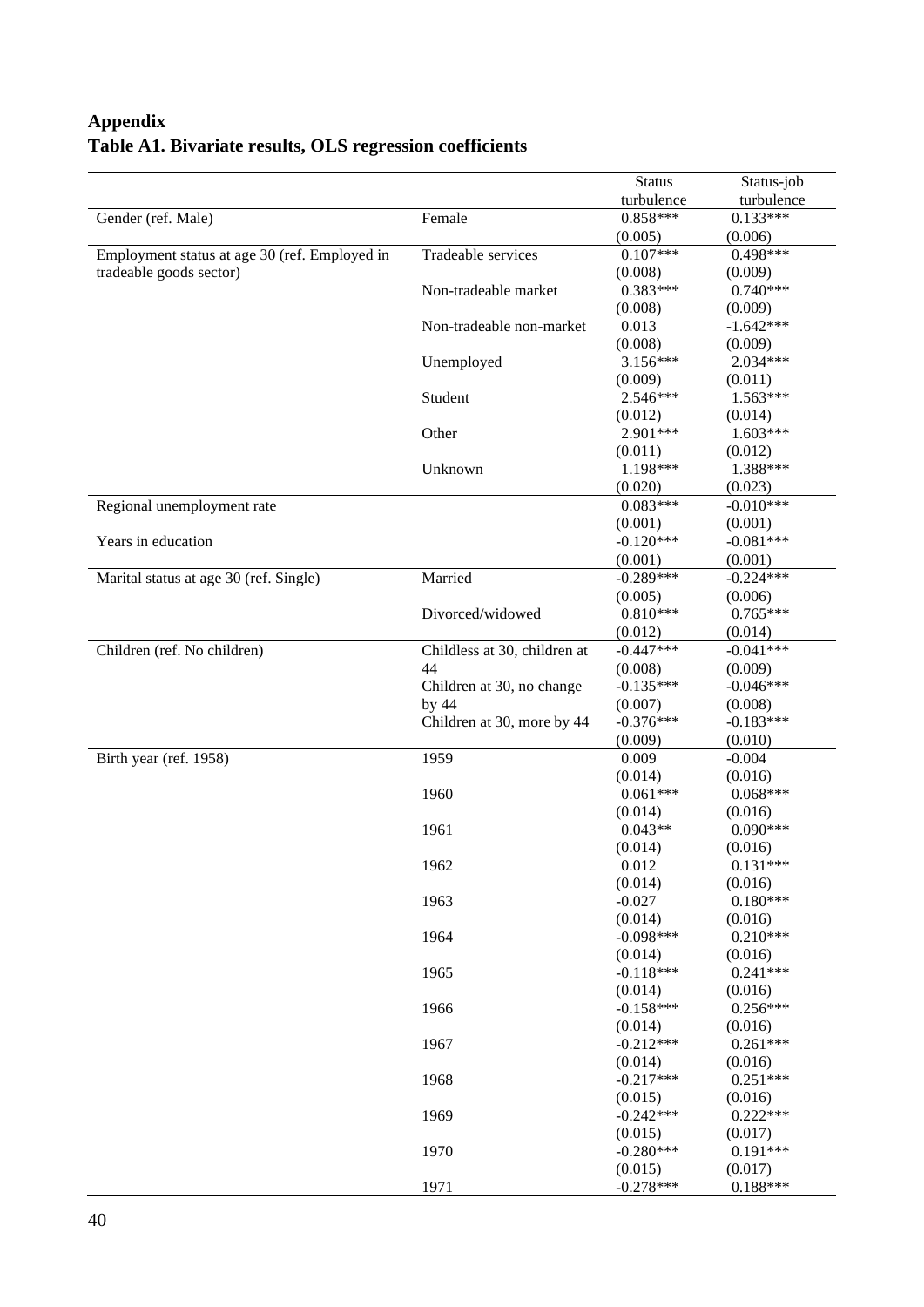|   |      | (0.015)     | (0.017)    |  |
|---|------|-------------|------------|--|
|   | 1972 | $-0.320***$ | $0.142***$ |  |
|   |      | (0.015)     | (0.017)    |  |
| N |      | 1,020,274   |            |  |

Note: \* p < 0.05, \*\* p < 0.01, \*\*\* p < 0.001